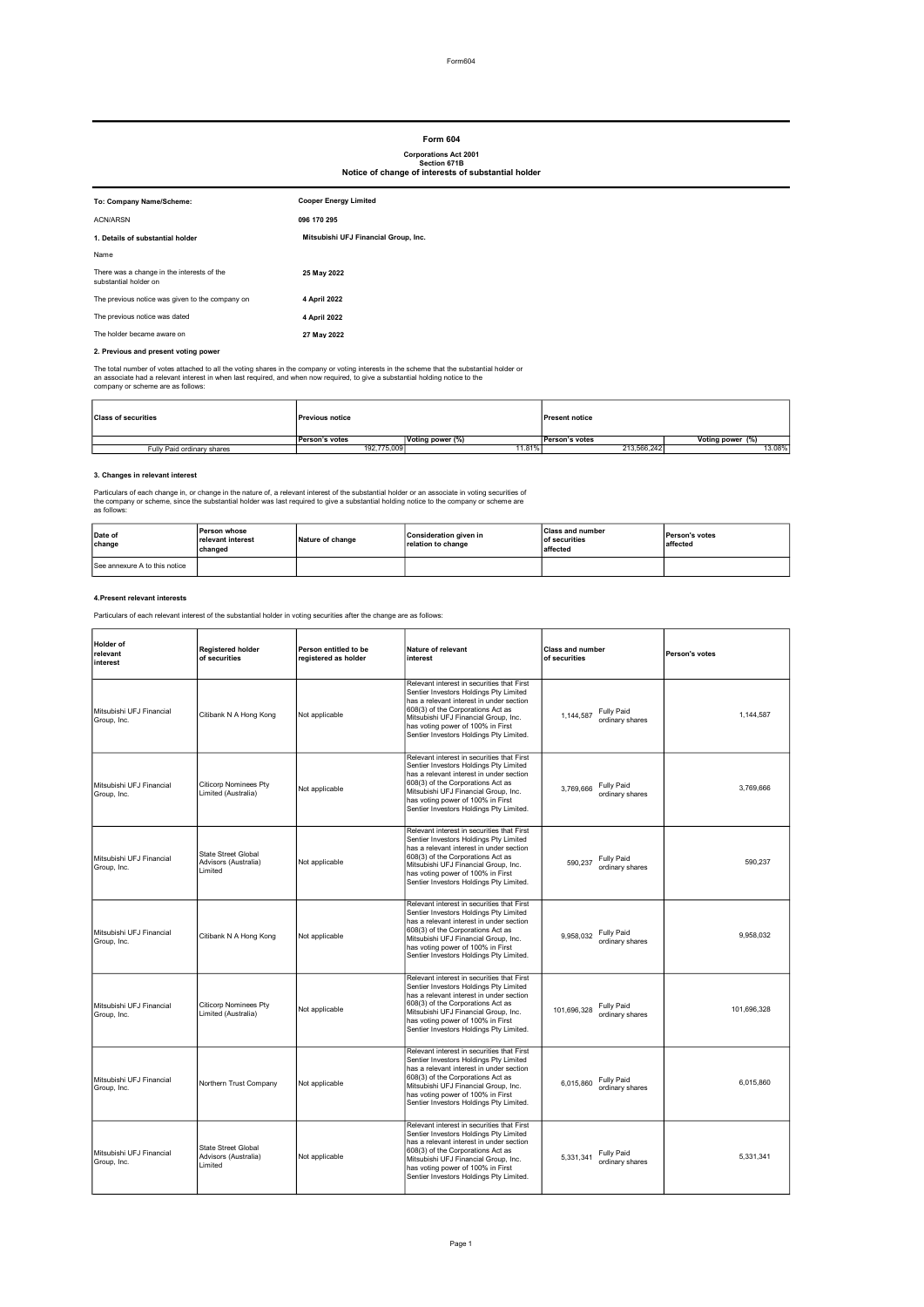| Mitsubishi UFJ Financial<br>Group, Inc. | <b>HSBC Custody Nominees</b><br>(Australia) Limited             | Not applicable | Relevant interest in securities that<br>Morgan Stanley has a relevant interest<br>In under section 608(3) of the<br>Corporations Act as Mitsubishi UFJ<br>Financial Group, Inc. has voting power<br>of over 20% in Morgan Stanley. | <b>Fully Paid</b><br>80,383,942<br>ordinary shares | 80.383.942 |
|-----------------------------------------|-----------------------------------------------------------------|----------------|------------------------------------------------------------------------------------------------------------------------------------------------------------------------------------------------------------------------------------|----------------------------------------------------|------------|
| Mitsubishi UFJ Financial<br>Group, Inc. | Morgan Stanley Australia<br>Securities (Nominee) Pty<br>Limited | Not applicable | Relevant interest in securities that<br>Morgan Stanley has a relevant interest<br>In under section 608(3) of the<br>Corporations Act as Mitsubishi UFJ<br>Financial Group, Inc. has voting power<br>of over 20% in Morgan Stanley. | Fully Paid<br>103.331<br>ordinary shares           | 103.331    |
| Mitsubishi UFJ Financial<br>Group, Inc. | <b>Unknown</b>                                                  | Not applicable | Relevant interest in securities that<br>Morgan Stanley has a relevant interest<br>in under section 608(3) of the<br>Corporations Act as Mitsubishi UFJ<br>Financial Group, Inc. has voting power<br>of over 20% in Morgan Stanley. | Fully paid<br>4.572.918<br>ordinary shares         | 4.572.918  |

# 5. Changes in association

The persons who have become associates of, ceased to be associates of, or have changed the nature of their association with, the substantial holder in relation to voting interests in the company or scheme are as follows:

| Name and ACN/ARSN (if applicable) | Nature of association |
|-----------------------------------|-----------------------|
| Not applicable                    |                       |

#### 6. Addresses

The addresses of persons named in this form are as follows:

| Name                                 | Address                                                          |
|--------------------------------------|------------------------------------------------------------------|
| Mitsubishi UFJ Financial Group, Inc. | 1. Marunouchi, Chivoda-ku, Tokvo 100-8330, Japan<br>$12 - 7 - 7$ |

Signature **Note is relevant to section 2,3,4 and 5)** 

R. Sakuma  $\begin{tabular}{c} \hline \textbf{Ryuichiro Sakuma} \end{tabular}$ 

Dated 30 May 2022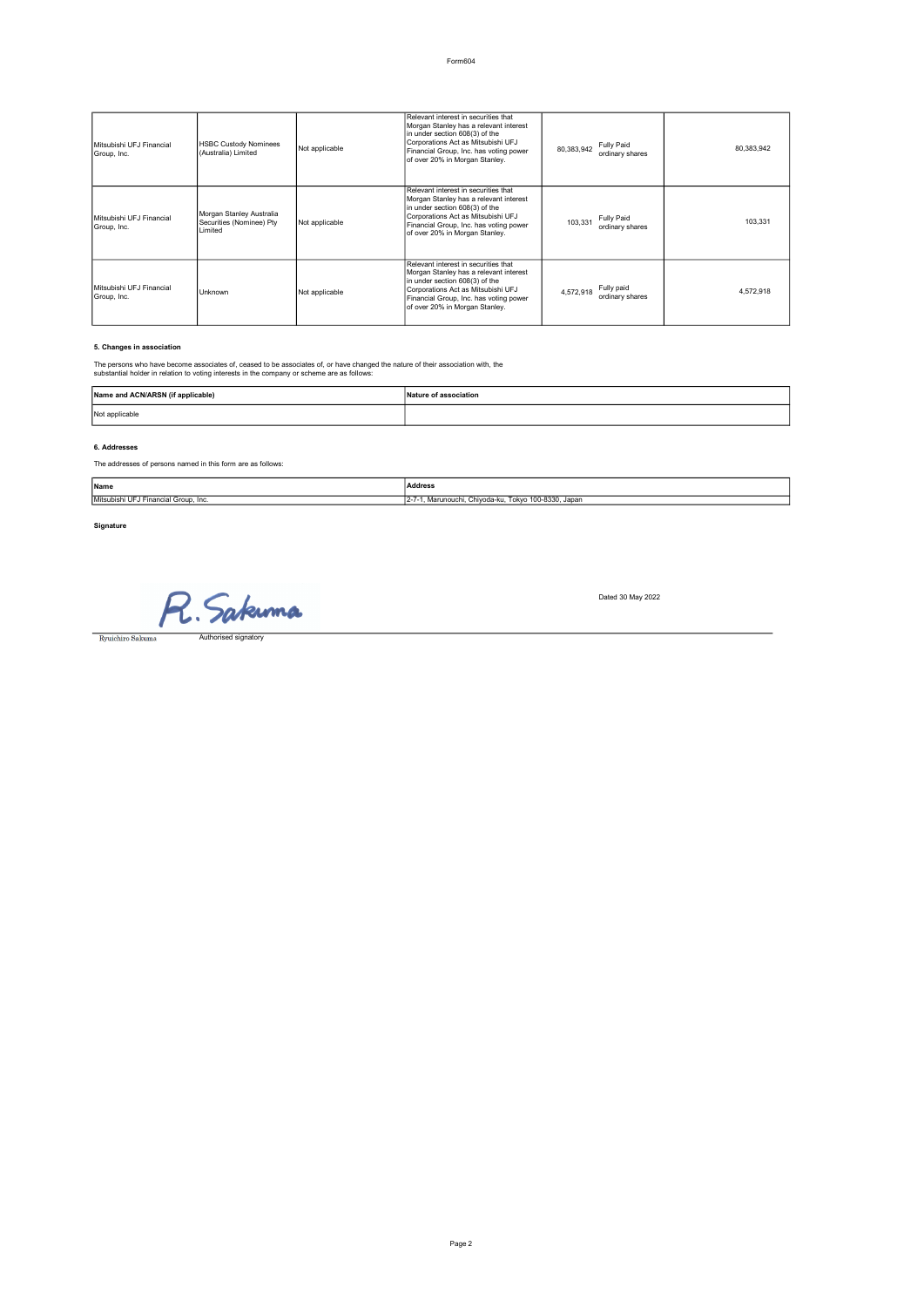#### Annexure A

This is annexure A of 11 pages referred to in Form 604, Notice of change of interest of substantial holder dated 30 May 2022

R. Sakunna

Ryuichiro Sakuma **Authorised signatory** Dated 30 May 2022

| Date of change | Person whose relevant interest<br>changed | Nature of change                                                                          | Consideration given in<br>relation to change | Class and number of<br>securities affected | Person's<br>votes<br>affected |
|----------------|-------------------------------------------|-------------------------------------------------------------------------------------------|----------------------------------------------|--------------------------------------------|-------------------------------|
| 31/03/2022     | Mitsubishi UFJ Financial Group, Inc.      | Purchase of securities by an entity<br>controlled by Morgan Stanley                       | 18,509.25                                    | 63,825 Ordinary Shares                     | 63,825                        |
| 31/03/2022     | Mitsubishi UFJ Financial Group, Inc.      | Purchase of securities by an entity<br>controlled by Morgan Stanley                       | 13,595.37                                    | 46,086 Ordinary Shares                     | 46,086                        |
| 31/03/2022     | Mitsubishi UFJ Financial Group, Inc.      | Purchase of securities by an entity<br>controlled by Morgan Stanley                       | 0.59                                         | 2 Ordinary Shares                          | $\overline{2}$                |
| 31/03/2022     | Mitsubishi UFJ Financial Group, Inc.      | Sale of securities by an entity controlled by<br>Morgan Stanley                           | 9,576.57                                     | 33,602 Ordinary Shares                     | 33,602                        |
| 31/03/2022     | Mitsubishi UFJ Financial Group, Inc.      | Sale of securities by an entity controlled by<br>Morgan Stanley                           | 2,408.00                                     | 8,600 Ordinary Shares                      | 8,600                         |
| 31/03/2022     | Mitsubishi UFJ Financial Group, Inc.      | Sale of securities by an entity controlled by<br>Morgan Stanley                           | 57.00                                        | 200 Ordinary Shares                        | 200                           |
| 31/03/2022     | Mitsubishi UFJ Financial Group, Inc.      | Sale of securities by an entity controlled by<br>Morgan Stanley                           | 1,688.34                                     | 5,924 Ordinary Shares                      | 5,924                         |
| 31/03/2022     | Mitsubishi UFJ Financial Group, Inc.      | Sale of securities by an entity controlled by<br>Morgan Stanley                           | 30,363.76                                    | 108,442 Ordinary Shares                    | 108,442                       |
| 31/03/2022     | Mitsubishi UFJ Financial Group, Inc.      | Sale of securities by an entity controlled by<br>Morgan Stanley                           | 27,538.00                                    | 97,784 Ordinary Shares                     | 97,784                        |
| 31/03/2022     | Mitsubishi UFJ Financial Group, Inc.      | Borrow by an entity controlled by Morgan<br>Stanley - see Annexure B                      | N/A                                          | 90,993 Ordinary Shares                     | 90,993                        |
| 31/03/2022     | Mitsubishi UFJ Financial Group, Inc.      | Collateral Received by an entity controlled<br>by Morgan Stanley - see Annexure B         | N/A                                          | 3,797 Ordinary Shares                      | 3,797                         |
| 31/03/2022     | Mitsubishi UFJ Financial Group, Inc.      | Borrow by an entity controlled by Morgan<br>Stanley - see Annexure B                      | N/A                                          | 91,000 Ordinary Shares                     | 91,000                        |
| 1/04/2022      | Mitsubishi UFJ Financial Group, Inc.      | Sale of securities by an entity controlled by<br>First Sentier Investors Holdings Pty Ltd | 6,262.80                                     | 20876 Ordinary shares                      | 20,876                        |
| 1/04/2022      | Mitsubishi UFJ Financial Group, Inc.      | Purchase of securities by an entity<br>controlled by Morgan Stanley                       | 5,065.14                                     | 17,466 Ordinary Shares                     | 17,466                        |
| 1/04/2022      | Mitsubishi UFJ Financial Group, Inc.      | Sale of securities by an entity controlled by<br>Morgan Stanley                           | 1,164.80                                     | 4,087 Ordinary Shares                      | 4,087                         |
| 1/04/2022      | Mitsubishi UFJ Financial Group, Inc.      | Purchase of securities by an entity<br>controlled by Morgan Stanley                       | 1,305.29                                     | 4,501 Ordinary Shares                      | 4,501                         |
| 1/04/2022      | Mitsubishi UFJ Financial Group, Inc.      | Sale of securities by an entity controlled by<br>Morgan Stanley                           | 35,341.20                                    | 117,804 Ordinary Shares                    | 117,804                       |
| 1/04/2022      | Mitsubishi UFJ Financial Group, Inc.      | Borrow Returned by an entity controlled by<br>Morgan Stanley - see Annexure B             | N/A                                          | 601,523 Ordinary Shares                    | 601,523                       |
| 4/04/2022      | Mitsubishi UFJ Financial Group, Inc.      | Purchase of securities by an entity<br>controlled by Morgan Stanley                       | 4,784.02                                     | 16,217 Ordinary Shares                     | 16,217                        |
| 4/04/2022      | Mitsubishi UFJ Financial Group, Inc.      | Sale of securities by an entity controlled by<br>Morgan Stanley                           | 13,967.46                                    | 47,752 Ordinary Shares                     | 47,752                        |
| 4/04/2022      | Mitsubishi UFJ Financial Group, Inc.      | Sale of securities by an entity controlled by<br>Morgan Stanley                           | 8,012.41                                     | 27,629 Ordinary Shares                     | 27,629                        |
| 4/04/2022      | Mitsubishi UFJ Financial Group, Inc.      | Sale of securities by an entity controlled by<br>Morgan Stanley                           | 8,503.38                                     | 28,825 Ordinary Shares                     | 28,825                        |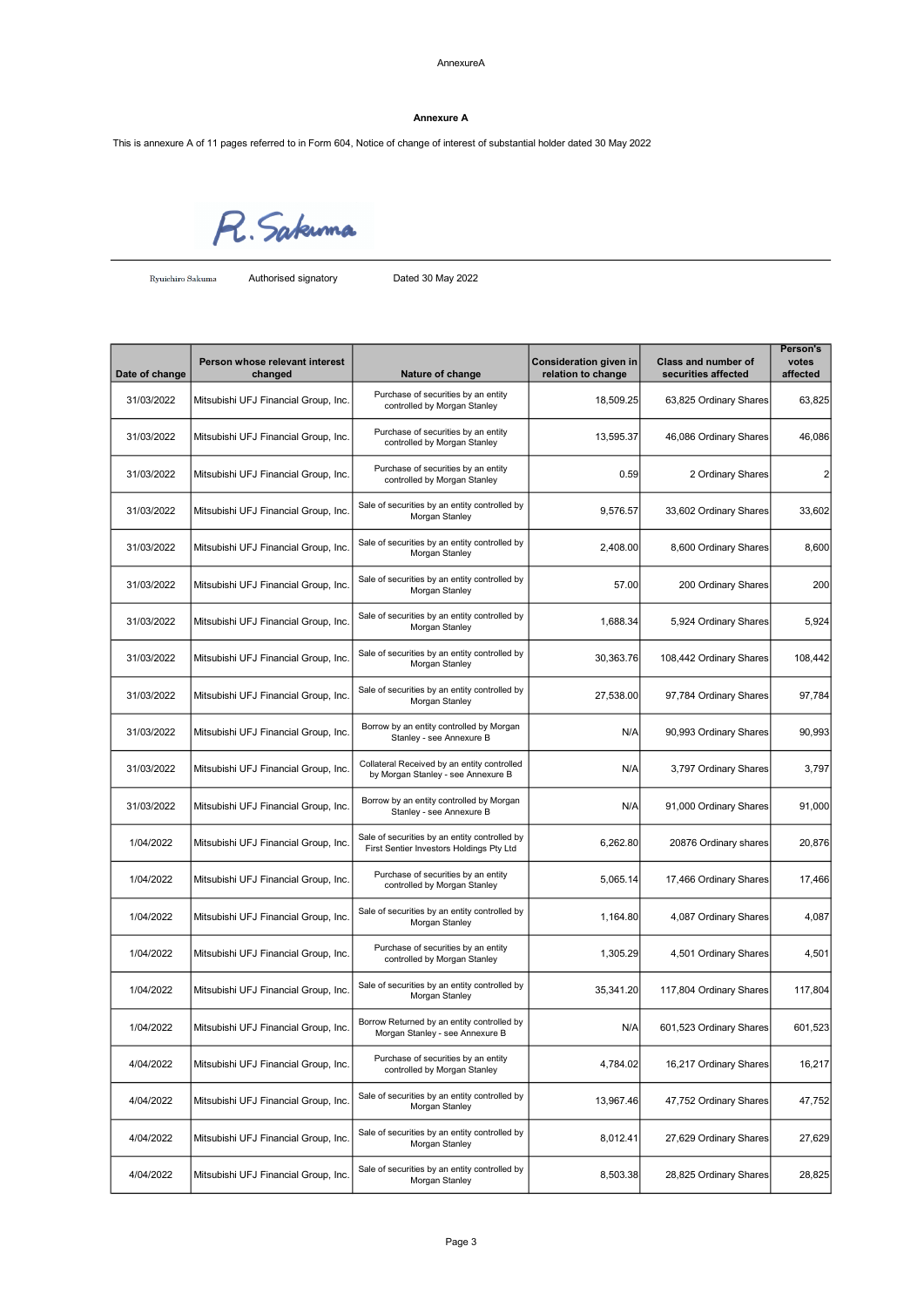| 4/04/2022 | Mitsubishi UFJ Financial Group, Inc. | Sale of securities by an entity controlled by<br>Morgan Stanley                                  | 1,277.65  | 4,331 Ordinary Shares   | 4,331   |
|-----------|--------------------------------------|--------------------------------------------------------------------------------------------------|-----------|-------------------------|---------|
| 4/04/2022 | Mitsubishi UFJ Financial Group, Inc. | Purchase of securities by an entity<br>controlled by Morgan Stanley                              | 10,777.27 | 37,163 Ordinary Shares  | 37,163  |
| 5/04/2022 | Mitsubishi UFJ Financial Group, Inc. | Sale of securities by an entity controlled by<br>Morgan Stanley                                  | 5,382.86  | 18,723 Ordinary Shares  | 18,723  |
| 5/04/2022 | Mitsubishi UFJ Financial Group, Inc. | Sale of securities by an entity controlled by<br>Morgan Stanley                                  | 4,457.01  | 15,369 Ordinary Shares  | 15,369  |
| 5/04/2022 | Mitsubishi UFJ Financial Group, Inc. | Sale of securities by an entity controlled by<br>Morgan Stanley                                  | 1,325.61  | 4,532 Ordinary Shares   | 4,532   |
| 5/04/2022 | Mitsubishi UFJ Financial Group, Inc. | Sale of securities by an entity controlled by<br>Morgan Stanley                                  | 10,457.21 | 36,359 Ordinary Shares  | 36,359  |
| 5/04/2022 | Mitsubishi UFJ Financial Group, Inc. | Sale of securities by an entity controlled by<br>Morgan Stanley                                  | 19,182.78 | 67,308 Ordinary Shares  | 67,308  |
| 5/04/2022 | Mitsubishi UFJ Financial Group, Inc. | Sale of securities by an entity controlled by<br>Morgan Stanley                                  | 797.43    | 2,798 Ordinary Shares   | 2,798   |
| 5/04/2022 | Mitsubishi UFJ Financial Group, Inc. | Purchase of securities by an entity<br>controlled by Morgan Stanley                              | 4,286.49  | 14,781 Ordinary Shares  | 14,781  |
| 5/04/2022 | Mitsubishi UFJ Financial Group, Inc. | Collateral Received by an entity controlled<br>by Morgan Stanley - see Annexure B                | N/A       | 106,882 Ordinary Shares | 106,882 |
| 6/04/2022 | Mitsubishi UFJ Financial Group, Inc. | Sale of securities by an entity controlled by<br>First Sentier Investors Holdings Pty Ltd        | 71,674.93 | 250087 Ordinary shares  | 250,087 |
| 6/04/2022 | Mitsubishi UFJ Financial Group, Inc. | Purchase of securities by an entity<br>controlled by Morgan Stanley                              | 1,295.56  | 4,627 Ordinary Shares   | 4,627   |
| 6/04/2022 | Mitsubishi UFJ Financial Group, Inc. | Sale of securities by an entity controlled by<br>Morgan Stanley                                  | 58,076.08 | 202,654 Ordinary Shares | 202,654 |
| 6/04/2022 | Mitsubishi UFJ Financial Group, Inc. | Sale of securities by an entity controlled by<br>Morgan Stanley                                  | 998.18    | 3,442 Ordinary Shares   | 3,442   |
| 6/04/2022 | Mitsubishi UFJ Financial Group, Inc. | Purchase of securities by an entity<br>controlled by Morgan Stanley                              | 1,809.53  | 6,294 Ordinary Shares   | 6,294   |
| 6/04/2022 | Mitsubishi UFJ Financial Group, Inc. | Purchase of securities by an entity<br>controlled by Morgan Stanley                              | 1,664.60  | 5,740 Ordinary Shares   | 5,740   |
| 6/04/2022 | Mitsubishi UFJ Financial Group, Inc. | Sale of securities by an entity controlled by<br>Morgan Stanley                                  | 13,506.46 | 46,979 Ordinary Shares  | 46,979  |
| 6/04/2022 | Mitsubishi UFJ Financial Group, Inc. | Purchase of securities by an entity<br>controlled by Morgan Stanley                              | 95.20     | 340 Ordinary Shares     | 340     |
| 6/04/2022 | Mitsubishi UFJ Financial Group, Inc. | Purchase of securities by an entity<br>controlled by Morgan Stanley                              | 3,872.40  | 13,830 Ordinary Shares  | 13,830  |
| 6/04/2022 | Mitsubishi UFJ Financial Group, Inc. | Borrow Returned by an entity controlled by<br>Morgan Stanley - see Annexure B                    | N/A       | 2,959 Ordinary Shares   | 2,959   |
| 6/04/2022 | Mitsubishi UFJ Financial Group, Inc. | Collateral Received by an entity controlled<br>by Morgan Stanley - see Annexure B                | N/A       | 202,654 Ordinary Shares | 202,654 |
| 7/04/2022 | Mitsubishi UFJ Financial Group, Inc. | Purchase of securities by an entity<br>controlled by First Sentier Investors<br>Holdings Pty Ltd | 20,498.40 | 75920 Ordinary shares   | 75,920  |
| 7/04/2022 | Mitsubishi UFJ Financial Group, Inc. | Sale of securities by an entity controlled by<br>Morgan Stanley                                  | 1,288.20  | 4,520 Ordinary Shares   | 4,520   |
| 7/04/2022 | Mitsubishi UFJ Financial Group, Inc. | Purchase of securities by an entity<br>controlled by Morgan Stanley                              | 229.35    | 834 Ordinary Shares     | 834     |
| 7/04/2022 | Mitsubishi UFJ Financial Group, Inc. | Sale of securities by an entity controlled by<br>Morgan Stanley                                  | 32,890.71 | 115,406 Ordinary Shares | 115,406 |
| 7/04/2022 | Mitsubishi UFJ Financial Group, Inc. | Purchase of securities by an entity<br>controlled by Morgan Stanley                              | 18,267.15 | 66,426 Ordinary Shares  | 66,426  |
| 7/04/2022 | Mitsubishi UFJ Financial Group, Inc. | Sale of securities by an entity controlled by<br>Morgan Stanley                                  | 2,197.64  | 7,711 Ordinary Shares   | 7,711   |
| 7/04/2022 | Mitsubishi UFJ Financial Group, Inc. | Sale of securities by an entity controlled by<br>Morgan Stanley                                  | 12,300.40 | 42,784 Ordinary Shares  | 42,784  |
| 7/04/2022 | Mitsubishi UFJ Financial Group, Inc. | Sale of securities by an entity controlled by<br>Morgan Stanley                                  | 4,483.62  | 15,732 Ordinary Shares  | 15,732  |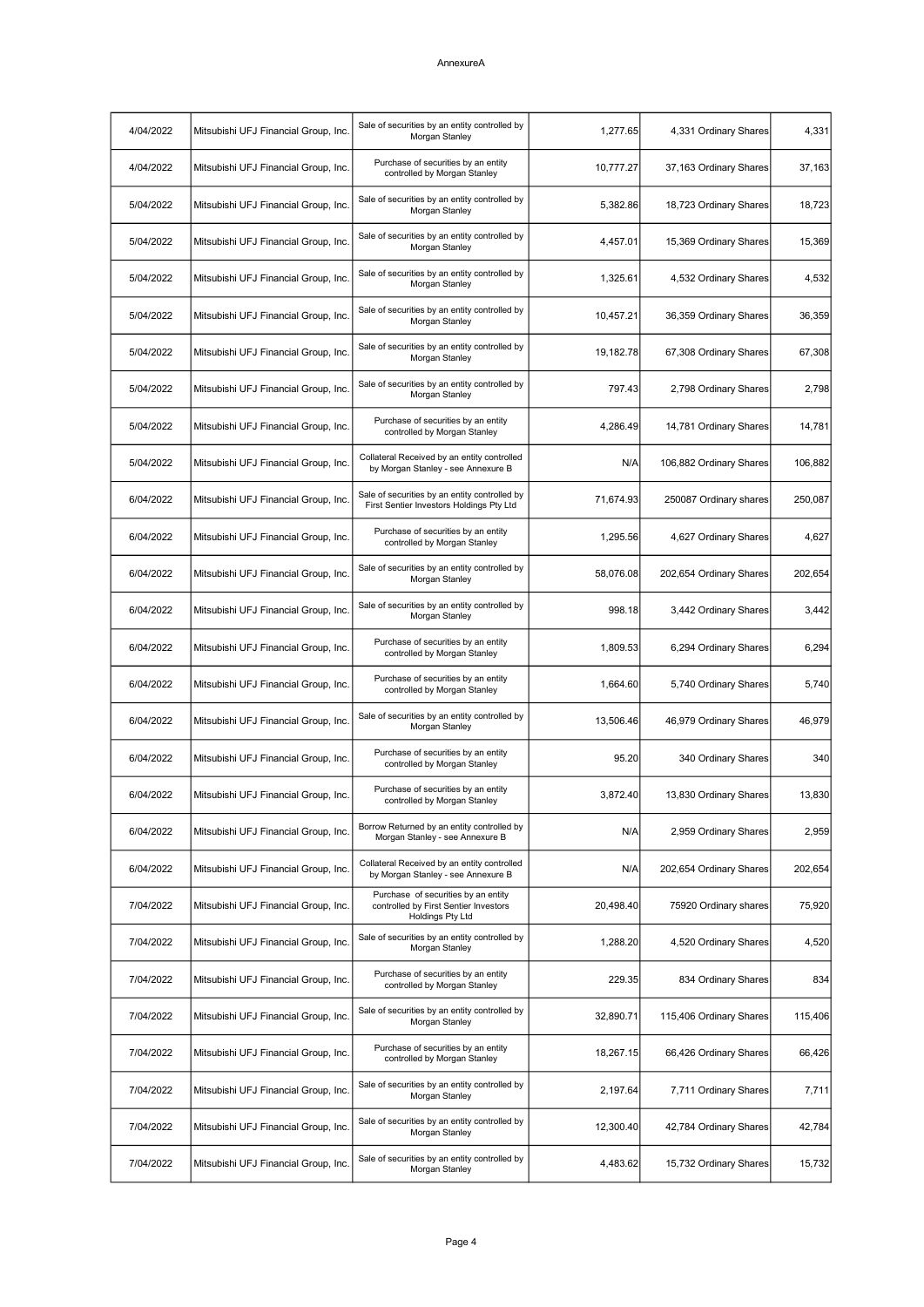| 7/04/2022  | Mitsubishi UFJ Financial Group, Inc. | Borrow Returned by an entity controlled by<br>Morgan Stanley - see Annexure B             | N/A        | 317,682 Ordinary Shares | 317,682   |
|------------|--------------------------------------|-------------------------------------------------------------------------------------------|------------|-------------------------|-----------|
| 7/04/2022  | Mitsubishi UFJ Financial Group, Inc. | Collateral Received by an entity controlled<br>by Morgan Stanley - see Annexure B         | N/A        | 134,418 Ordinary Shares | 134,418   |
| 8/04/2022  | Mitsubishi UFJ Financial Group, Inc. | Sale of securities by an entity controlled by<br>First Sentier Investors Holdings Pty Ltd | 425,322.83 | 1508772 Ordinary shares | 1,508,772 |
| 8/04/2022  | Mitsubishi UFJ Financial Group, Inc. | Sale of securities by an entity controlled by<br>Morgan Stanley                           | 129.04     | 465 Ordinary Shares     | 465       |
| 8/04/2022  | Mitsubishi UFJ Financial Group, Inc. | Purchase of securities by an entity<br>controlled by Morgan Stanley                       | 9,826.03   | 35,731 Ordinary Shares  | 35,731    |
| 8/04/2022  | Mitsubishi UFJ Financial Group, Inc. | Sale of securities by an entity controlled by<br>Morgan Stanley                           | 2,790.15   | 9,790 Ordinary Shares   | 9,790     |
| 8/04/2022  | Mitsubishi UFJ Financial Group, Inc. | Purchase of securities by an entity<br>controlled by Morgan Stanley                       | 8,348.79   | 29,294 Ordinary Shares  | 29,294    |
| 8/04/2022  | Mitsubishi UFJ Financial Group, Inc. | Sale of securities by an entity controlled by<br>Morgan Stanley                           | 4,689.72   | 16,749 Ordinary Shares  | 16,749    |
| 8/04/2022  | Mitsubishi UFJ Financial Group, Inc. | Sale of securities by an entity controlled by<br>Morgan Stanley                           | 43,476.36  | 154,872 Ordinary Shares | 154,872   |
| 8/04/2022  | Mitsubishi UFJ Financial Group, Inc. | Purchase of securities by an entity<br>controlled by Morgan Stanley                       | 36,105.16  | 128,947 Ordinary Shares | 128,947   |
| 8/04/2022  | Mitsubishi UFJ Financial Group, Inc. | Sale of securities by an entity controlled by<br>Morgan Stanley                           | 2,107.28   | 7,526 Ordinary Shares   | 7,526     |
| 8/04/2022  | Mitsubishi UFJ Financial Group, Inc. | Purchase of securities by an entity<br>controlled by Morgan Stanley                       | 1.71       | 6 Ordinary Shares       | $6 \,$    |
| 8/04/2022  | Mitsubishi UFJ Financial Group, Inc. | Sale of securities by an entity controlled by<br>Morgan Stanley                           | 11,166.66  | 39,528 Ordinary Shares  | 39,528    |
| 8/04/2022  | Mitsubishi UFJ Financial Group, Inc. | Purchase of securities by an entity<br>controlled by Morgan Stanley                       | 30,780.00  | 108,000 Ordinary Shares | 108,000   |
| 8/04/2022  | Mitsubishi UFJ Financial Group, Inc. | Collateral Returned by an entity controlled<br>by Morgan Stanley - see Annexure B         | N/A        | 173,321 Ordinary Shares | 173,321   |
| 11/04/2022 | Mitsubishi UFJ Financial Group, Inc. | Sale of securities by an entity controlled by<br>First Sentier Investors Holdings Pty Ltd | 546,400.00 | 2000000 Ordinary shares | 2,000,000 |
| 11/04/2022 | Mitsubishi UFJ Financial Group, Inc. | Sale of securities by an entity controlled by<br>Morgan Stanley                           | 855.11     | 3,138 Ordinary Shares   | 3,138     |
| 11/04/2022 | Mitsubishi UFJ Financial Group, Inc. | Sale of securities by an entity controlled by<br>Morgan Stanley                           | 2.43       | 9 Ordinary Shares       | 9         |
| 11/04/2022 | Mitsubishi UFJ Financial Group, Inc. | Sale of securities by an entity controlled by<br>Morgan Stanley                           | 470.88     | 1,744 Ordinary Shares   | 1,744     |
| 11/04/2022 | Mitsubishi UFJ Financial Group, Inc. | Sale of securities by an entity controlled by<br>Morgan Stanley                           | 11,693.30  | 42,138 Ordinary Shares  | 42,138    |
| 11/04/2022 | Mitsubishi UFJ Financial Group, Inc. | Purchase of securities by an entity<br>controlled by Morgan Stanley                       | 3,429.72   | 12,249 Ordinary Shares  | 12,249    |
| 11/04/2022 | Mitsubishi UFJ Financial Group, Inc. | Sale of securities by an entity controlled by<br>Morgan Stanley                           | 17,823.24  | 66,012 Ordinary Shares  | 66,012    |
| 11/04/2022 | Mitsubishi UFJ Financial Group, Inc. | Sale of securities by an entity controlled by<br>Morgan Stanley                           | 1,799.88   | 6,545 Ordinary Shares   | 6,545     |
| 11/04/2022 | Mitsubishi UFJ Financial Group, Inc. | Purchase of securities by an entity<br>controlled by Morgan Stanley                       | 2,494.24   | 8,908 Ordinary Shares   | 8,908     |
| 11/04/2022 | Mitsubishi UFJ Financial Group, Inc. | Collateral Returned by an entity controlled<br>by Morgan Stanley - see Annexure B         | N/A        | 318,657 Ordinary Shares | 318,657   |
| 12/04/2022 | Mitsubishi UFJ Financial Group, Inc. | Sale of securities by an entity controlled by<br>Morgan Stanley                           | 1,644.72   | 5,874 Ordinary Shares   | 5,874     |
| 12/04/2022 | Mitsubishi UFJ Financial Group, Inc. | Sale of securities by an entity controlled by<br>Morgan Stanley                           | 8,348.79   | 29,294 Ordinary Shares  | 29,294    |
| 12/04/2022 | Mitsubishi UFJ Financial Group, Inc. | Sale of securities by an entity controlled by<br>Morgan Stanley                           | 8,011.64   | 28,613 Ordinary Shares  | 28,613    |
| 12/04/2022 | Mitsubishi UFJ Financial Group, Inc. | Sale of securities by an entity controlled by<br>Morgan Stanley                           | 38,619.28  | 137,926 Ordinary Shares | 137,926   |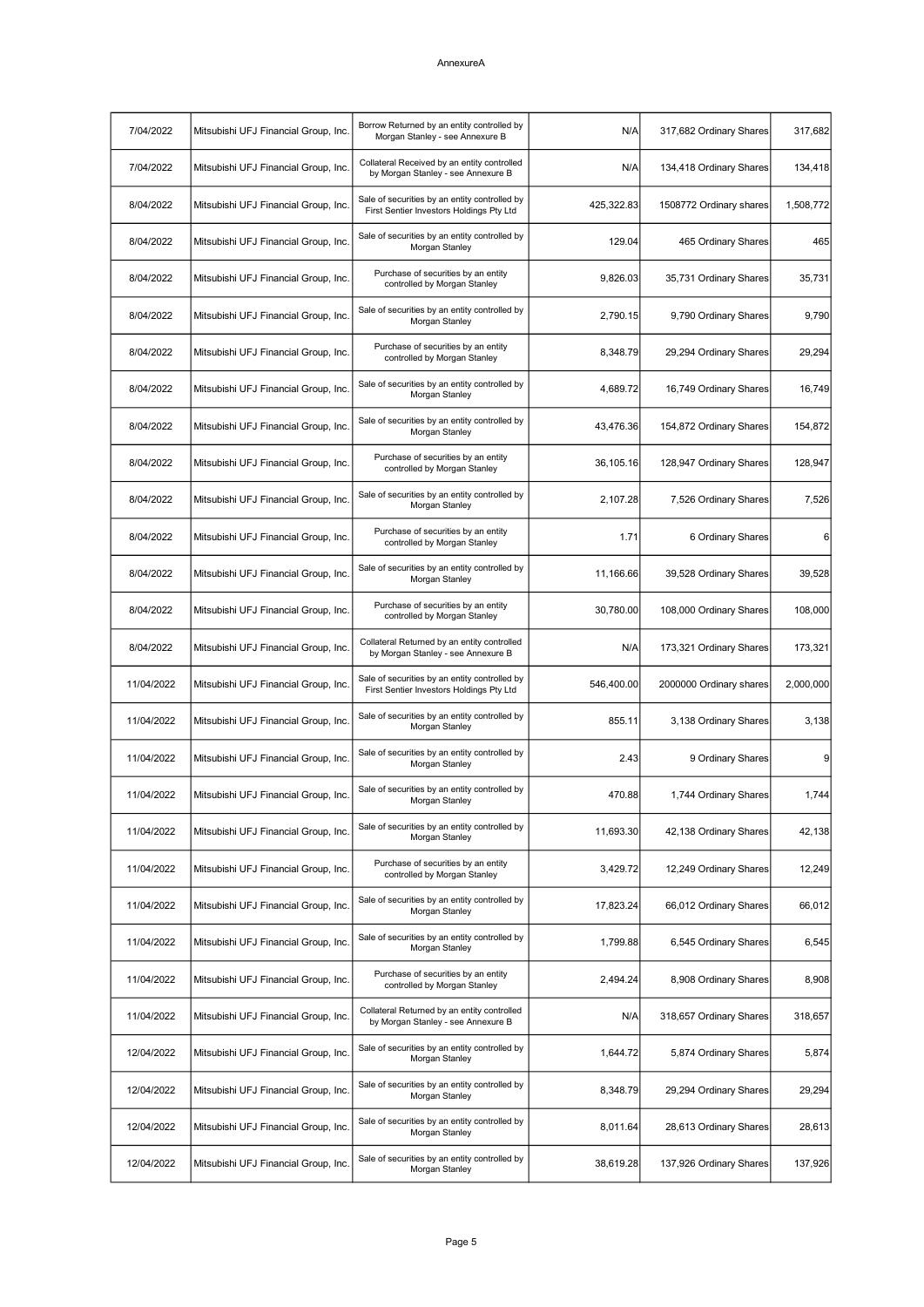| 12/04/2022 | Mitsubishi UFJ Financial Group, Inc. | Borrow Returned by an entity controlled by<br>Morgan Stanley - see Annexure B     | N/A       | 100,271 Ordinary Shares | 100,271        |
|------------|--------------------------------------|-----------------------------------------------------------------------------------|-----------|-------------------------|----------------|
| 12/04/2022 | Mitsubishi UFJ Financial Group, Inc. | Collateral Returned by an entity controlled<br>by Morgan Stanley - see Annexure B | N/A       | 13 Ordinary Shares      | 13             |
| 13/04/2022 | Mitsubishi UFJ Financial Group, Inc. | Purchase of securities by an entity<br>controlled by Morgan Stanley               | 5,851.82  | 20,484 Ordinary Shares  | 20,484         |
| 13/04/2022 | Mitsubishi UFJ Financial Group, Inc. | Purchase of securities by an entity<br>controlled by Morgan Stanley               | 2.00      | 7 Ordinary Shares       | 7              |
| 13/04/2022 | Mitsubishi UFJ Financial Group, Inc. | Purchase of securities by an entity<br>controlled by Morgan Stanley               | 503.41    | 1,751 Ordinary Shares   | 1,751          |
| 13/04/2022 | Mitsubishi UFJ Financial Group, Inc. | Sale of securities by an entity controlled by<br>Morgan Stanley                   | 575.96    | 2,057 Ordinary Shares   | 2,057          |
| 13/04/2022 | Mitsubishi UFJ Financial Group, Inc. | Sale of securities by an entity controlled by<br>Morgan Stanley                   | 778.12    | 2,779 Ordinary Shares   | 2,779          |
| 13/04/2022 | Mitsubishi UFJ Financial Group, Inc. | Sale of securities by an entity controlled by<br>Morgan Stanley                   | 765.23    | 2,685 Ordinary Shares   | 2,685          |
| 13/04/2022 | Mitsubishi UFJ Financial Group, Inc. | Borrow Returned by an entity controlled by<br>Morgan Stanley - see Annexure B     | N/A       | 13,636 Ordinary Shares  | 13,636         |
| 14/04/2022 | Mitsubishi UFJ Financial Group, Inc. | Purchase of securities by an entity<br>controlled by Morgan Stanley               | 300.15    | 1,035 Ordinary Shares   | 1,035          |
| 14/04/2022 | Mitsubishi UFJ Financial Group, Inc. | Sale of securities by an entity controlled by<br>Morgan Stanley                   | 549.09    | 2,015 Ordinary Shares   | 2,015          |
| 14/04/2022 | Mitsubishi UFJ Financial Group, Inc. | Sale of securities by an entity controlled by<br>Morgan Stanley                   | 6.33      | 23 Ordinary Shares      | 23             |
| 14/04/2022 | Mitsubishi UFJ Financial Group, Inc. | Purchase of securities by an entity<br>controlled by Morgan Stanley               | 6,070.28  | 20,932 Ordinary Shares  | 20,932         |
| 14/04/2022 | Mitsubishi UFJ Financial Group, Inc. | Sale of securities by an entity controlled by<br>Morgan Stanley                   | 7,263.81  | 26,903 Ordinary Shares  | 26,903         |
| 14/04/2022 | Mitsubishi UFJ Financial Group, Inc. | Sale of securities by an entity controlled by<br>Morgan Stanley                   | 0.27      | 1 Ordinary Shares       | 1              |
| 14/04/2022 | Mitsubishi UFJ Financial Group, Inc. | Collateral Returned by an entity controlled<br>by Morgan Stanley - see Annexure B | N/A       | 100,264 Ordinary Shares | 100,264        |
| 19/04/2022 | Mitsubishi UFJ Financial Group, Inc. | Sale of securities by an entity controlled by<br>Morgan Stanley                   | 20,780.78 | 72,915 Ordinary Shares  | 72,915         |
| 19/04/2022 | Mitsubishi UFJ Financial Group, Inc. | Sale of securities by an entity controlled by<br>Morgan Stanley                   | 1,087.85  | 3,817 Ordinary Shares   | 3,817          |
| 19/04/2022 | Mitsubishi UFJ Financial Group, Inc. | Purchase of securities by an entity<br>controlled by Morgan Stanley               | 4,349.71  | 14,999 Ordinary Shares  | 14,999         |
| 19/04/2022 | Mitsubishi UFJ Financial Group, Inc. | Purchase of securities by an entity<br>controlled by Morgan Stanley               | 0.60      | 2 Ordinary Shares       | $\overline{2}$ |
| 19/04/2022 | Mitsubishi UFJ Financial Group, Inc. | Purchase of securities by an entity<br>controlled by Morgan Stanley               | 27,250.72 | 93,968 Ordinary Shares  | 93,968         |
| 19/04/2022 | Mitsubishi UFJ Financial Group, Inc. | Purchase of securities by an entity<br>controlled by Morgan Stanley               | 25,055.70 | 83,519 Ordinary Shares  | 83,519         |
| 19/04/2022 | Mitsubishi UFJ Financial Group, Inc. | Sale of securities by an entity controlled by<br>Morgan Stanley                   | 1,500.24  | 5,264 Ordinary Shares   | 5,264          |
| 19/04/2022 | Mitsubishi UFJ Financial Group, Inc. | Purchase of securities by an entity<br>controlled by Morgan Stanley               | 5,035.25  | 16,509 Ordinary Shares  | 16,509         |
| 19/04/2022 | Mitsubishi UFJ Financial Group, Inc. | Purchase of securities by an entity<br>controlled by Morgan Stanley               | 8,958.27  | 30,367 Ordinary Shares  | 30,367         |
| 19/04/2022 | Mitsubishi UFJ Financial Group, Inc. | Borrow Returned by an entity controlled by<br>Morgan Stanley - see Annexure B     | N/A       | 582 Ordinary Shares     | 582            |
| 19/04/2022 | Mitsubishi UFJ Financial Group, Inc. | Collateral Returned by an entity controlled<br>by Morgan Stanley - see Annexure B | N/A       | 31,511 Ordinary Shares  | 31,511         |
| 20/04/2022 | Mitsubishi UFJ Financial Group, Inc. | Purchase of securities by an entity<br>controlled by Morgan Stanley               | 12,435.03 | 40,113 Ordinary Shares  | 40,113         |
| 20/04/2022 | Mitsubishi UFJ Financial Group, Inc. | Purchase of securities by an entity<br>controlled by Morgan Stanley               | 11,934.65 | 39,130 Ordinary Shares  | 39,130         |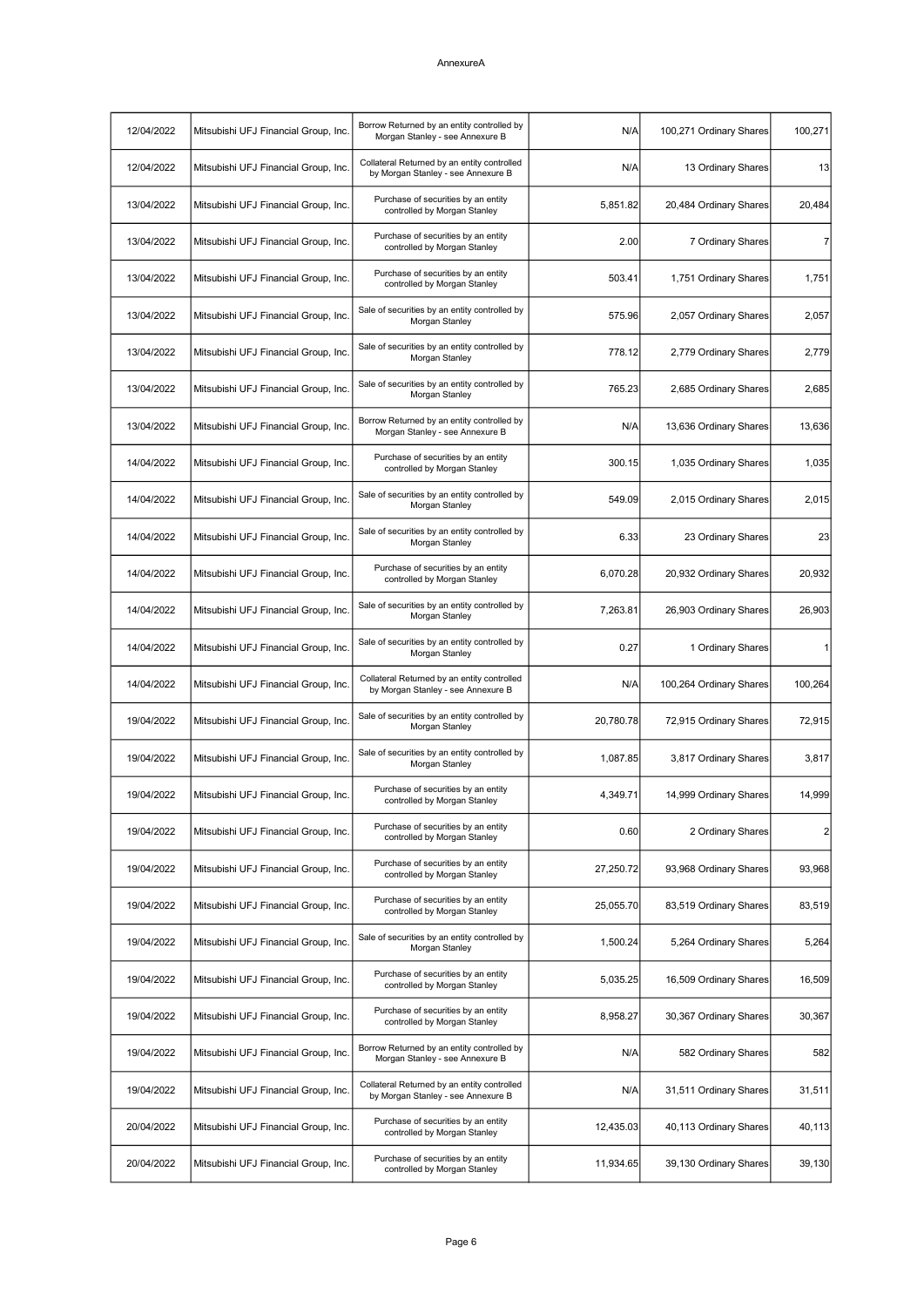| 20/04/2022 | Mitsubishi UFJ Financial Group, Inc. | Purchase of securities by an entity<br>controlled by Morgan Stanley               | 279.62    | 902 Ordinary Shares     | 902            |
|------------|--------------------------------------|-----------------------------------------------------------------------------------|-----------|-------------------------|----------------|
| 20/04/2022 | Mitsubishi UFJ Financial Group, Inc. | Sale of securities by an entity controlled by<br>Morgan Stanley                   | 0.58      | 2 Ordinary Shares       | $\overline{2}$ |
| 20/04/2022 | Mitsubishi UFJ Financial Group, Inc. | Purchase of securities by an entity<br>controlled by Morgan Stanley               | 2,225.48  | 7,065 Ordinary Shares   | 7,065          |
| 20/04/2022 | Mitsubishi UFJ Financial Group, Inc. | Borrow Returned by an entity controlled by<br>Morgan Stanley - see Annexure B     | N/A       | 21,965 Ordinary Shares  | 21,965         |
| 21/04/2022 | Mitsubishi UFJ Financial Group, Inc. | Purchase of securities by an entity<br>controlled by Morgan Stanley               | 47,191.61 | 152,231 Ordinary Shares | 152,231        |
| 21/04/2022 | Mitsubishi UFJ Financial Group, Inc. | Purchase of securities by an entity<br>controlled by Morgan Stanley               | 8,599.17  | 28,194 Ordinary Shares  | 28,194         |
| 21/04/2022 | Mitsubishi UFJ Financial Group, Inc. | Purchase of securities by an entity<br>controlled by Morgan Stanley               | 8,553.21  | 27,591 Ordinary Shares  | 27,591         |
| 21/04/2022 | Mitsubishi UFJ Financial Group, Inc. | Purchase of securities by an entity<br>controlled by Morgan Stanley               | 5,520.84  | 17,956 Ordinary Shares  | 17,956         |
| 21/04/2022 | Mitsubishi UFJ Financial Group, Inc. | Purchase of securities by an entity<br>controlled by Morgan Stanley               | 12,228.88 | 39,448 Ordinary Shares  | 39,448         |
| 21/04/2022 | Mitsubishi UFJ Financial Group, Inc. | Purchase of securities by an entity<br>controlled by Morgan Stanley               | 5,518.49  | 17,519 Ordinary Shares  | 17,519         |
| 21/04/2022 | Mitsubishi UFJ Financial Group, Inc. | Purchase of securities by an entity<br>controlled by Morgan Stanley               | 719.80    | 2,360 Ordinary Shares   | 2,360          |
| 21/04/2022 | Mitsubishi UFJ Financial Group, Inc. | Borrow Returned by an entity controlled by<br>Morgan Stanley - see Annexure B     | N/A       | 239,364 Ordinary Shares | 239,364        |
| 21/04/2022 | Mitsubishi UFJ Financial Group, Inc. | Collateral Returned by an entity controlled<br>by Morgan Stanley - see Annexure B | N/A       | 582 Ordinary Shares     | 582            |
| 22/04/2022 | Mitsubishi UFJ Financial Group, Inc. | Sale of securities by an entity controlled by<br>Morgan Stanley                   | 6,960.26  | 22,635 Ordinary Shares  | 22,635         |
| 22/04/2022 | Mitsubishi UFJ Financial Group, Inc. | Sale of securities by an entity controlled by<br>Morgan Stanley                   | 8,586.36  | 28,152 Ordinary Shares  | 28,152         |
| 22/04/2022 | Mitsubishi UFJ Financial Group, Inc. | Sale of securities by an entity controlled by<br>Morgan Stanley                   | 2,347.94  | 7,574 Ordinary Shares   | 7,574          |
| 22/04/2022 | Mitsubishi UFJ Financial Group, Inc. | Purchase of securities by an entity<br>controlled by Morgan Stanley               | 7,755.24  | 25,427 Ordinary Shares  | 25,427         |
| 22/04/2022 | Mitsubishi UFJ Financial Group, Inc. | Purchase of securities by an entity<br>controlled by Morgan Stanley               | 7.623.78  | 24,996 Ordinary Shares  | 24,996         |
| 22/04/2022 | Mitsubishi UFJ Financial Group, Inc. | Borrow Returned by an entity controlled by<br>Morgan Stanley - see Annexure B     | N/A       | 28,849 Ordinary Shares  | 28,849         |
| 22/04/2022 | Mitsubishi UFJ Financial Group, Inc. | Collateral Returned by an entity controlled<br>by Morgan Stanley - see Annexure B | N/A       | 21,965 Ordinary Shares  | 21,965         |
| 26/04/2022 | Mitsubishi UFJ Financial Group, Inc. | Sale of securities by an entity controlled by<br>Morgan Stanley                   | 1,790.80  | 5,920 Ordinary Shares   | 5,920          |
| 26/04/2022 | Mitsubishi UFJ Financial Group, Inc. | Sale of securities by an entity controlled by<br>Morgan Stanley                   | 654.41    | 2,111 Ordinary Shares   | 2,111          |
| 26/04/2022 | Mitsubishi UFJ Financial Group, Inc. | Sale of securities by an entity controlled by<br>Morgan Stanley                   | 9.762.75  | 32,009 Ordinary Shares  | 32,009         |
| 26/04/2022 | Mitsubishi UFJ Financial Group, Inc. | Sale of securities by an entity controlled by<br>Morgan Stanley                   | 930.60    | 3,102 Ordinary Shares   | 3,102          |
| 26/04/2022 | Mitsubishi UFJ Financial Group, Inc. | Purchase of securities by an entity<br>controlled by Morgan Stanley               | 6,299.67  | 21,723 Ordinary Shares  | 21,723         |
| 26/04/2022 | Mitsubishi UFJ Financial Group, Inc. | Sale of securities by an entity controlled by<br>Morgan Stanley                   | 2,141.70  | 7,139 Ordinary Shares   | 7,139          |
| 26/04/2022 | Mitsubishi UFJ Financial Group, Inc. | Purchase of securities by an entity<br>controlled by Morgan Stanley               | 170.51    | 578 Ordinary Shares     | 578            |
| 26/04/2022 | Mitsubishi UFJ Financial Group, Inc. | Borrow Returned by an entity controlled by<br>Morgan Stanley - see Annexure B     | N/A       | 235,018 Ordinary Shares | 235,018        |
| 26/04/2022 | Mitsubishi UFJ Financial Group, Inc. | Collateral Returned by an entity controlled<br>by Morgan Stanley - see Annexure B | N/A       | 268,204 Ordinary Shares | 268,204        |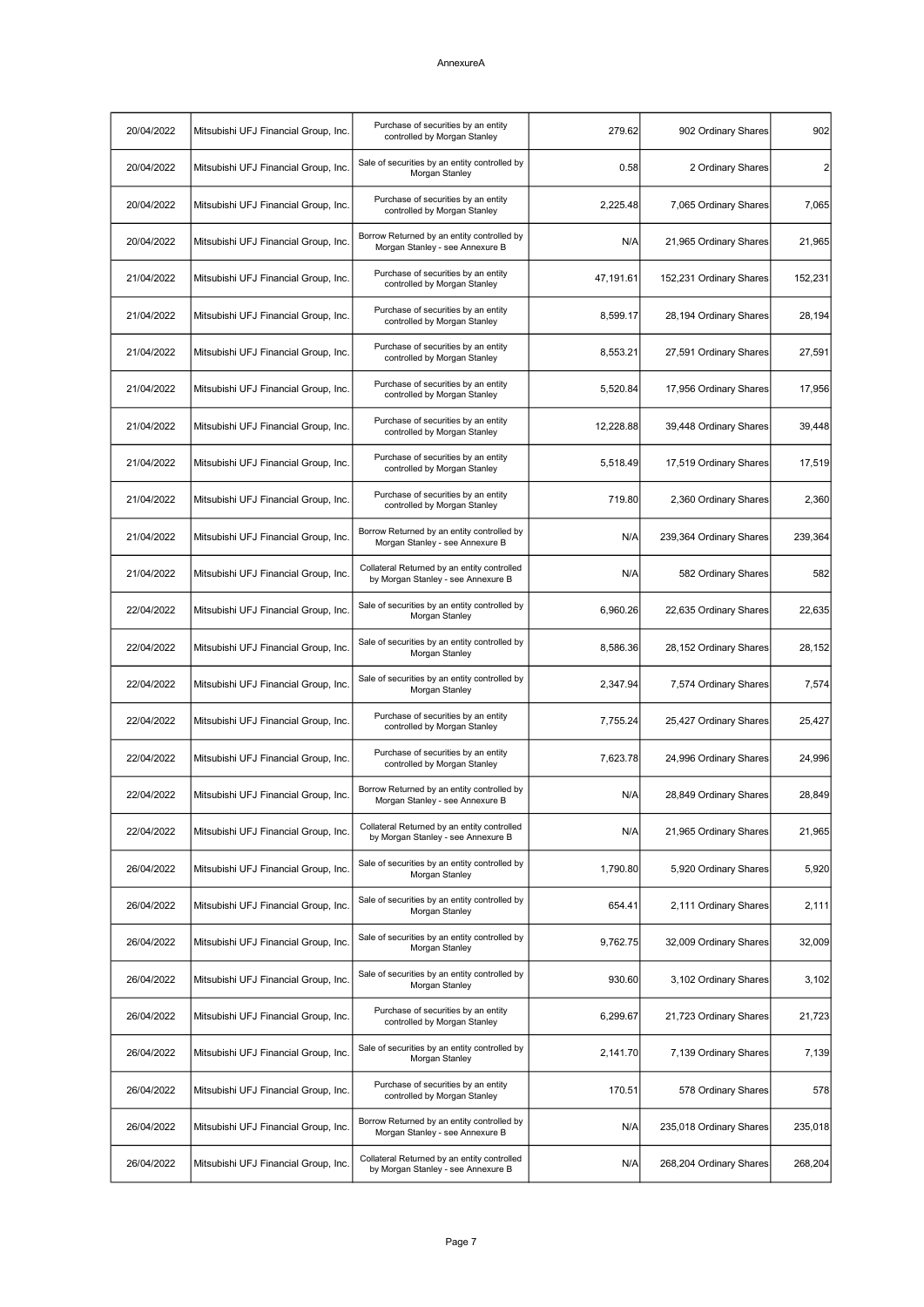| 27/04/2022 | Mitsubishi UFJ Financial Group, Inc. | Sale of securities by an entity controlled by<br>Morgan Stanley                                  | 8,827.58  | 29,924 Ordinary Shares  | 29,924  |
|------------|--------------------------------------|--------------------------------------------------------------------------------------------------|-----------|-------------------------|---------|
| 27/04/2022 | Mitsubishi UFJ Financial Group, Inc. | Purchase of securities by an entity<br>controlled by Morgan Stanley                              | 51,452.67 | 177,423 Ordinary Shares | 177,423 |
| 27/04/2022 | Mitsubishi UFJ Financial Group, Inc. | Sale of securities by an entity controlled by<br>Morgan Stanley                                  | 15,293.40 | 50,978 Ordinary Shares  | 50,978  |
| 27/04/2022 | Mitsubishi UFJ Financial Group, Inc. | Purchase of securities by an entity<br>controlled by Morgan Stanley                              | 30,354.21 | 106,506 Ordinary Shares | 106,506 |
| 27/04/2022 | Mitsubishi UFJ Financial Group, Inc. | Purchase of securities by an entity<br>controlled by Morgan Stanley                              | 168.15    | 590 Ordinary Shares     | 590     |
| 27/04/2022 | Mitsubishi UFJ Financial Group, Inc. | Borrow by an entity controlled by Morgan<br>Stanley - see Annexure B                             | N/A       | 30,479 Ordinary Shares  | 30,479  |
| 27/04/2022 | Mitsubishi UFJ Financial Group, Inc. | Collateral Returned by an entity controlled<br>by Morgan Stanley - see Annexure B                | N/A       | 30,447 Ordinary Shares  | 30,447  |
| 28/04/2022 | Mitsubishi UFJ Financial Group, Inc. | Sale of securities by an entity controlled by<br>Morgan Stanley                                  | 1,510.04  | 5,393 Ordinary Shares   | 5,393   |
| 28/04/2022 | Mitsubishi UFJ Financial Group, Inc. | Sale of securities by an entity controlled by<br>Morgan Stanley                                  | 17,558.92 | 60,548 Ordinary Shares  | 60,548  |
| 28/04/2022 | Mitsubishi UFJ Financial Group, Inc. | Sale of securities by an entity controlled by<br>Morgan Stanley                                  | 5.524.73  | 19,385 Ordinary Shares  | 19,385  |
| 28/04/2022 | Mitsubishi UFJ Financial Group, Inc. | Sale of securities by an entity controlled by<br>Morgan Stanley                                  | 208.88    | 746 Ordinary Shares     | 746     |
| 28/04/2022 | Mitsubishi UFJ Financial Group, Inc. | Borrow by an entity controlled by Morgan<br>Stanley - see Annexure B                             | N/A       | 63,771 Ordinary Shares  | 63,771  |
| 28/04/2022 | Mitsubishi UFJ Financial Group, Inc. | Collateral Returned by an entity controlled<br>by Morgan Stanley - see Annexure B                | N/A       | 235,013 Ordinary Shares | 235,013 |
| 29/04/2022 | Mitsubishi UFJ Financial Group, Inc. | Purchase of securities by an entity<br>controlled by Morgan Stanley                              | 23.01     | 78 Ordinary Shares      | 78      |
| 29/04/2022 | Mitsubishi UFJ Financial Group, Inc. | Purchase of securities by an entity<br>controlled by Morgan Stanley                              | 1,594.19  | 5,545 Ordinary Shares   | 5,545   |
| 29/04/2022 | Mitsubishi UFJ Financial Group, Inc. | Purchase of securities by an entity<br>controlled by Morgan Stanley                              | 4,669.29  | 16,101 Ordinary Shares  | 16,101  |
| 29/04/2022 | Mitsubishi UFJ Financial Group, Inc. | Purchase of securities by an entity<br>controlled by Morgan Stanley                              | 1,473.74  | 5,171 Ordinary Shares   | 5,171   |
| 29/04/2022 | Mitsubishi UFJ Financial Group, Inc. | Purchase of securities by an entity<br>controlled by Morgan Stanley                              | 3,924.17  | 13,769 Ordinary Shares  | 13,769  |
| 29/04/2022 | Mitsubishi UFJ Financial Group, Inc. | Borrow Returned by an entity controlled by<br>Morgan Stanley - see Annexure B                    | N/A       | 284,519 Ordinary Shares | 284,519 |
| 29/04/2022 | Mitsubishi UFJ Financial Group, Inc. | Collateral Returned by an entity controlled<br>by Morgan Stanley - see Annexure B                | N/A       | 33,324 Ordinary Shares  | 33,324  |
| 2/05/2022  | Mitsubishi UFJ Financial Group, Inc. | Purchase of securities by an entity<br>controlled by Morgan Stanley                              | 3,014.16  | 10,576 Ordinary Shares  | 10,576  |
| 2/05/2022  | Mitsubishi UFJ Financial Group, Inc. | Purchase of securities by an entity<br>controlled by Morgan Stanley                              | 5.626.29  | 19,401 Ordinary Shares  | 19,401  |
| 2/05/2022  | Mitsubishi UFJ Financial Group, Inc. | Purchase of securities by an entity<br>controlled by Morgan Stanley                              | 2,360.37  | 8,282 Ordinary Shares   | 8,282   |
| 2/05/2022  | Mitsubishi UFJ Financial Group, Inc. | Sale of securities by an entity controlled by<br>Morgan Stanley                                  | 7,888.00  | 27,200 Ordinary Shares  | 27,200  |
| 2/05/2022  | Mitsubishi UFJ Financial Group, Inc. | Purchase of securities by an entity<br>controlled by Morgan Stanley                              | 3,451.64  | 12,111 Ordinary Shares  | 12,111  |
| 2/05/2022  | Mitsubishi UFJ Financial Group, Inc. | Sale of securities by an entity controlled by<br>Morgan Stanley                                  | 2,052.91  | 6,959 Ordinary Shares   | 6,959   |
| 2/05/2022  | Mitsubishi UFJ Financial Group, Inc. | Borrow by an entity controlled by Morgan<br>Stanley - see Annexure B                             | N/A       | 34,159 Ordinary Shares  | 34,159  |
| 3/05/2022  | Mitsubishi UFJ Financial Group, Inc. | Purchase of securities by an entity<br>controlled by First Sentier Investors<br>Holdings Pty Ltd | 13,240.64 | 47288 Ordinary shares   | 47,288  |
| 3/05/2022  | Mitsubishi UFJ Financial Group, Inc. | Sale of securities by an entity controlled by<br>Morgan Stanley                                  | 8,748.72  | 30,168 Ordinary Shares  | 30,168  |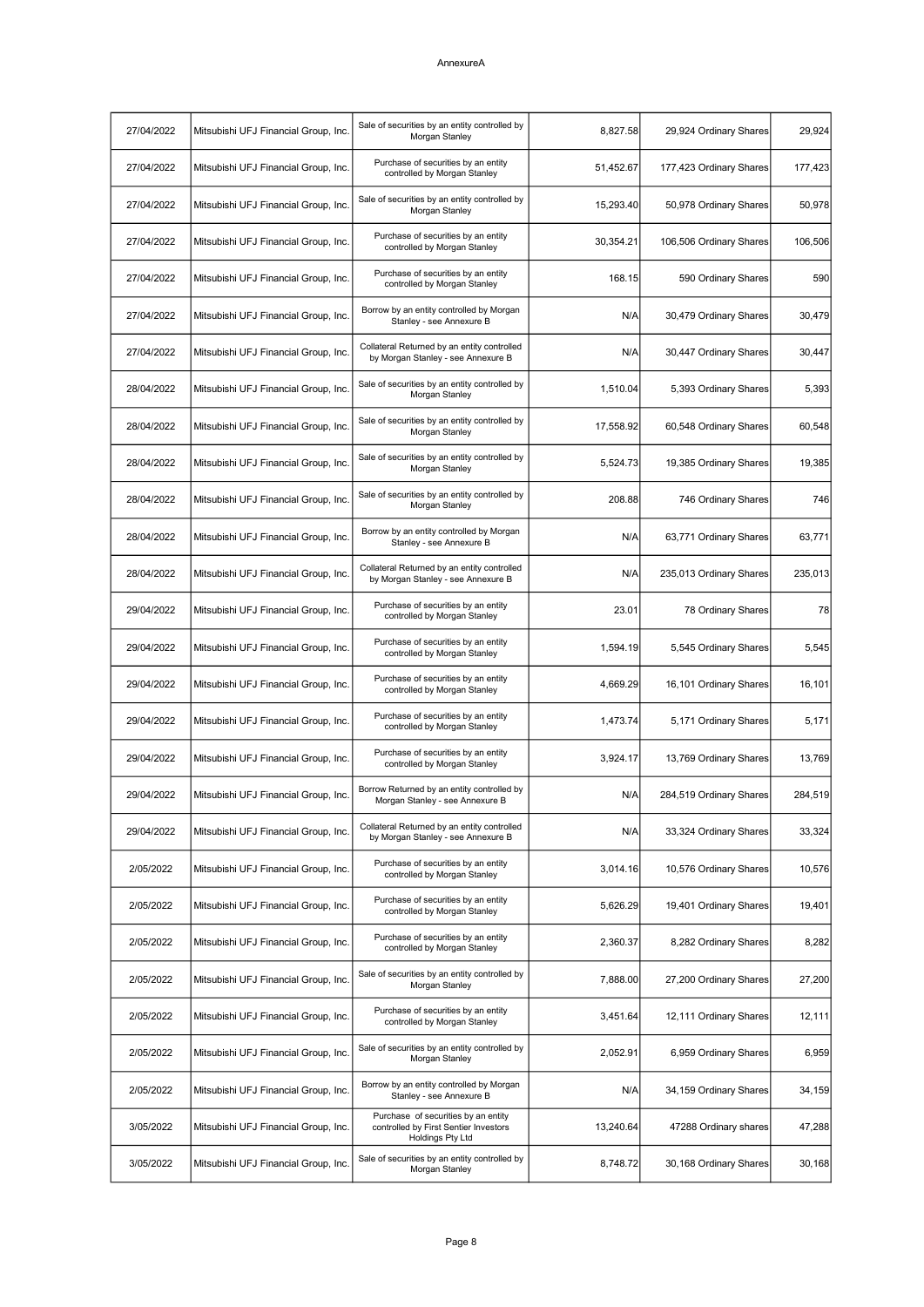| 3/05/2022 | Mitsubishi UFJ Financial Group, Inc. | Purchase of securities by an entity<br>controlled by Morgan Stanley               | 10,616.51 | 36,927 Ordinary Shares  | 36,927  |
|-----------|--------------------------------------|-----------------------------------------------------------------------------------|-----------|-------------------------|---------|
| 3/05/2022 | Mitsubishi UFJ Financial Group, Inc. | Purchase of securities by an entity<br>controlled by Morgan Stanley               | 4,847.36  | 17,312 Ordinary Shares  | 17,312  |
| 3/05/2022 | Mitsubishi UFJ Financial Group, Inc. | Purchase of securities by an entity<br>controlled by Morgan Stanley               | 38,382.90 | 135,454 Ordinary Shares | 135,454 |
| 3/05/2022 | Mitsubishi UFJ Financial Group, Inc. | Purchase of securities by an entity<br>controlled by Morgan Stanley               | 2,010.39  | 7,054 Ordinary Shares   | 7,054   |
| 3/05/2022 | Mitsubishi UFJ Financial Group, Inc. | Collateral Returned by an entity controlled<br>by Morgan Stanley - see Annexure B | N/A       | 253,854 Ordinary Shares | 253,854 |
| 4/05/2022 | Mitsubishi UFJ Financial Group, Inc. | Purchase of securities by an entity<br>controlled by Morgan Stanley               | 47,383.06 | 168,691 Ordinary Shares | 168,691 |
| 4/05/2022 | Mitsubishi UFJ Financial Group, Inc. | Sale of securities by an entity controlled by<br>Morgan Stanley                   | 3,270.68  | 11,681 Ordinary Shares  | 11,681  |
| 4/05/2022 | Mitsubishi UFJ Financial Group, Inc. | Purchase of securities by an entity<br>controlled by Morgan Stanley               | 1,051.40  | 3,755 Ordinary Shares   | 3,755   |
| 4/05/2022 | Mitsubishi UFJ Financial Group, Inc. | Purchase of securities by an entity<br>controlled by Morgan Stanley               | 1,727.99  | 6,227 Ordinary Shares   | 6,227   |
| 4/05/2022 | Mitsubishi UFJ Financial Group, Inc. | Purchase of securities by an entity<br>controlled by Morgan Stanley               | 4,939.48  | 17,641 Ordinary Shares  | 17,641  |
| 5/05/2022 | Mitsubishi UFJ Financial Group, Inc. | Sale of securities by an entity controlled by<br>Morgan Stanley                   | 491.68    | 1,756 Ordinary Shares   | 1,756   |
| 5/05/2022 | Mitsubishi UFJ Financial Group, Inc. | Purchase of securities by an entity<br>controlled by Morgan Stanley               | 1,257.63  | 4,532 Ordinary Shares   | 4,532   |
| 5/05/2022 | Mitsubishi UFJ Financial Group, Inc. | Sale of securities by an entity controlled by<br>Morgan Stanley                   | 1,547.55  | 5,430 Ordinary Shares   | 5,430   |
| 5/05/2022 | Mitsubishi UFJ Financial Group, Inc. | Sale of securities by an entity controlled by<br>Morgan Stanley                   | 1,063.43  | 3,867 Ordinary Shares   | 3,867   |
| 5/05/2022 | Mitsubishi UFJ Financial Group, Inc. | Purchase of securities by an entity<br>controlled by Morgan Stanley               | 47,586.59 | 170,413 Ordinary Shares | 170,413 |
| 5/05/2022 | Mitsubishi UFJ Financial Group, Inc. | Purchase of securities by an entity<br>controlled by Morgan Stanley               | 942.20    | 3,365 Ordinary Shares   | 3,365   |
| 5/05/2022 | Mitsubishi UFJ Financial Group, Inc. | Purchase of securities by an entity<br>controlled by Morgan Stanley               | 4,303.04  | 15,368 Ordinary Shares  | 15,368  |
| 5/05/2022 | Mitsubishi UFJ Financial Group, Inc. | Sale of securities by an entity controlled by<br>Morgan Stanley                   | 7,476.69  | 26,234 Ordinary Shares  | 26,234  |
| 5/05/2022 | Mitsubishi UFJ Financial Group, Inc. | Sale of securities by an entity controlled by<br>Morgan Stanley                   | 1,665.00  | 6,000 Ordinary Shares   | 6,000   |
| 5/05/2022 | Mitsubishi UFJ Financial Group, Inc. | Sale of securities by an entity controlled by<br>Morgan Stanley                   | 141.68    | 506 Ordinary Shares     | 506     |
| 5/05/2022 | Mitsubishi UFJ Financial Group, Inc. | Sale of securities by an entity controlled by<br>Morgan Stanley                   | 4,168.41  | 14,626 Ordinary Shares  | 14,626  |
| 5/05/2022 | Mitsubishi UFJ Financial Group, Inc. | Borrow Returned by an entity controlled by<br>Morgan Stanley - see Annexure B     | N/A       | 172,381 Ordinary Shares | 172,381 |
| 6/05/2022 | Mitsubishi UFJ Financial Group, Inc. | Sale of securities by an entity controlled by<br>Morgan Stanley                   | 769.16    | 2,747 Ordinary Shares   | 2,747   |
| 6/05/2022 | Mitsubishi UFJ Financial Group, Inc. | Sale of securities by an entity controlled by<br>Morgan Stanley                   | 86.24     | 308 Ordinary Shares     | 308     |
| 6/05/2022 | Mitsubishi UFJ Financial Group, Inc. | Sale of securities by an entity controlled by<br>Morgan Stanley                   | 1,448.70  | 5,268 Ordinary Shares   | 5,268   |
| 6/05/2022 | Mitsubishi UFJ Financial Group, Inc. | Sale of securities by an entity controlled by<br>Morgan Stanley                   | 15,431.64 | 55,113 Ordinary Shares  | 55,113  |
| 6/05/2022 | Mitsubishi UFJ Financial Group, Inc. | Borrow Returned by an entity controlled by<br>Morgan Stanley - see Annexure B     | N/A       | 148,010 Ordinary Shares | 148,010 |
| 9/05/2022 | Mitsubishi UFJ Financial Group, Inc. | Sale of securities by an entity controlled by<br>Morgan Stanley                   | 4,336.08  | 15,486 Ordinary Shares  | 15,486  |
| 9/05/2022 | Mitsubishi UFJ Financial Group, Inc. | Purchase of securities by an entity<br>controlled by Morgan Stanley               | 685.30    | 2,492 Ordinary Shares   | 2,492   |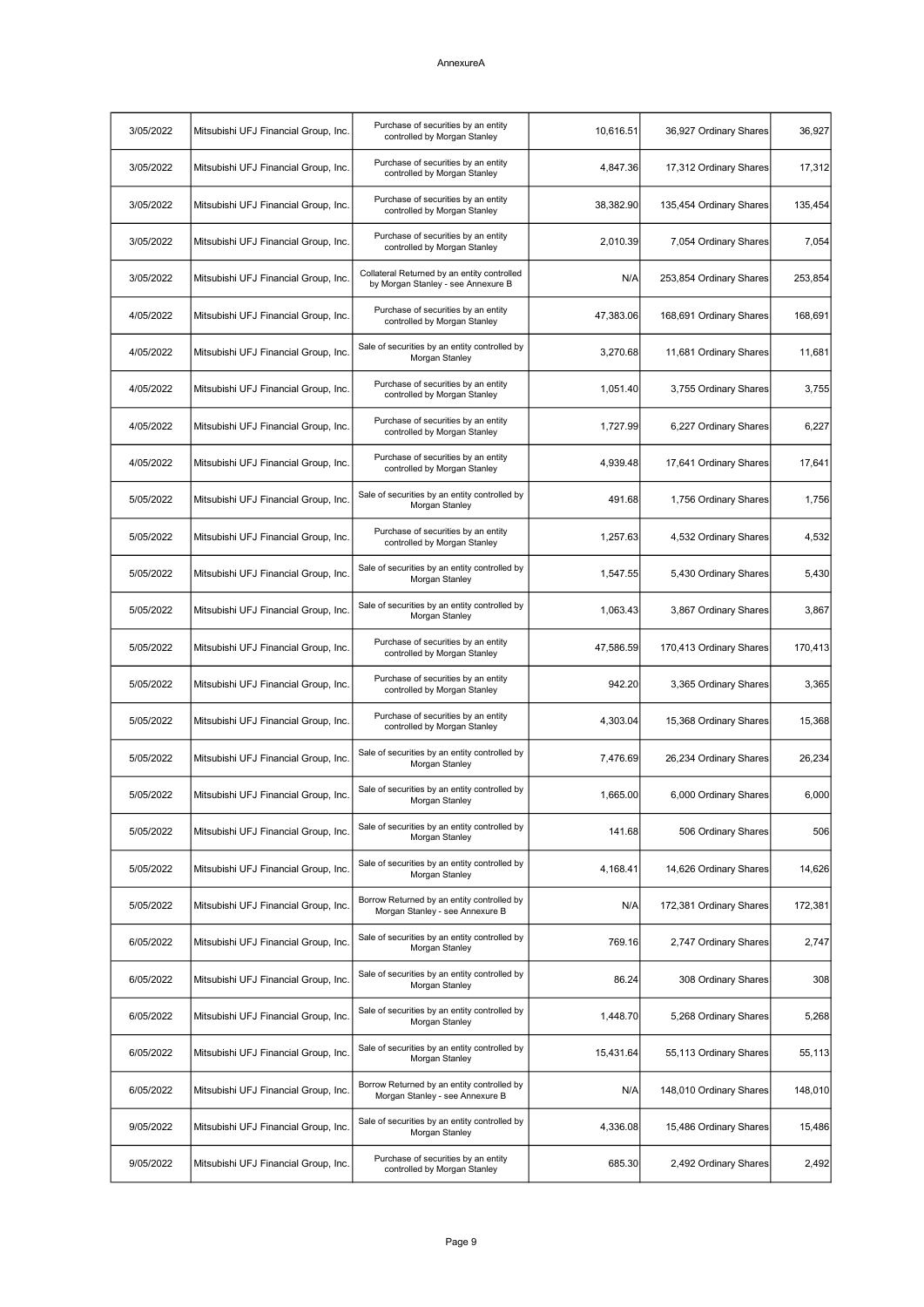| $\mathbf{2}$    | 2 Ordinary Shares       | 0.54      | Sale of securities by an entity controlled by<br>Morgan Stanley                   | Mitsubishi UFJ Financial Group, Inc. | 9/05/2022  |
|-----------------|-------------------------|-----------|-----------------------------------------------------------------------------------|--------------------------------------|------------|
| 2,800           | 2,800 Ordinary Shares   | 784.00    | Sale of securities by an entity controlled by<br>Morgan Stanley                   | Mitsubishi UFJ Financial Group, Inc. | 9/05/2022  |
| 14,207          | 14,207 Ordinary Shares  | 3,906.93  | Purchase of securities by an entity<br>controlled by Morgan Stanley               | Mitsubishi UFJ Financial Group, Inc. | 9/05/2022  |
| 156,153         | 156,153 Ordinary Shares | N/A       | Borrow Returned by an entity controlled by<br>Morgan Stanley - see Annexure B     | Mitsubishi UFJ Financial Group, Inc. | 9/05/2022  |
| 165,970         | 165,970 Ordinary Shares | N/A       | Collateral Returned by an entity controlled<br>by Morgan Stanley - see Annexure B | Mitsubishi UFJ Financial Group, Inc. | 9/05/2022  |
| 2,447           | 2,447 Ordinary Shares   | 660.69    | Sale of securities by an entity controlled by<br>Morgan Stanley                   | Mitsubishi UFJ Financial Group, Inc. | 10/05/2022 |
| 15,653          | 15,653 Ordinary Shares  | 4,304.58  | Sale of securities by an entity controlled by<br>Morgan Stanley                   | Mitsubishi UFJ Financial Group, Inc. | 10/05/2022 |
| 5,872           | 5,872 Ordinary Shares   | 1,644.16  | Sale of securities by an entity controlled by<br>Morgan Stanley                   | Mitsubishi UFJ Financial Group, Inc. | 10/05/2022 |
| 18,733          | 18,733 Ordinary Shares  | 5,151.58  | Sale of securities by an entity controlled by<br>Morgan Stanley                   | Mitsubishi UFJ Financial Group, Inc. | 10/05/2022 |
| 15,302          | 15,302 Ordinary Shares  | 4,284.56  | Sale of securities by an entity controlled by<br>Morgan Stanley                   | Mitsubishi UFJ Financial Group, Inc. | 10/05/2022 |
| 7,725           | 7,725 Ordinary Shares   | 2,123.38  | Sale of securities by an entity controlled by<br>Morgan Stanley                   | Mitsubishi UFJ Financial Group, Inc. | 10/05/2022 |
| 3,981           | 3,981 Ordinary Shares   | 1,074.87  | Sale of securities by an entity controlled by<br>Morgan Stanley                   | Mitsubishi UFJ Financial Group, Inc. | 10/05/2022 |
| 50,476          | 50,476 Ordinary Shares  | N/A       | Borrow by an entity controlled by Morgan<br>Stanley - see Annexure B              | Mitsubishi UFJ Financial Group, Inc. | 10/05/2022 |
| 198,518         | 198,518 Ordinary Shares | N/A       | Collateral Returned by an entity controlled<br>by Morgan Stanley - see Annexure B | Mitsubishi UFJ Financial Group, Inc. | 10/05/2022 |
| $5\overline{)}$ | 5 Ordinary Shares       | 1.36      | Sale of securities by an entity controlled by<br>Morgan Stanley                   | Mitsubishi UFJ Financial Group, Inc. | 11/05/2022 |
| 47,224          | 47,224 Ordinary Shares  | 12,986.60 | Sale of securities by an entity controlled by<br>Morgan Stanley                   | Mitsubishi UFJ Financial Group, Inc. | 11/05/2022 |
| 5,974           | 5,974 Ordinary Shares   | 1,642.85  | Sale of securities by an entity controlled by<br>Morgan Stanley                   | Mitsubishi UFJ Financial Group, Inc. | 11/05/2022 |
| 36,504          | 36,504 Ordinary Shares  | N/A       | Borrow by an entity controlled by Morgan<br>Stanley - see Annexure B              | Mitsubishi UFJ Financial Group, Inc. | 11/05/2022 |
| 192,750         | 192,750 Ordinary Shares | N/A       | Collateral Returned by an entity controlled<br>by Morgan Stanley - see Annexure B | Mitsubishi UFJ Financial Group, Inc. | 11/05/2022 |
| 278,732         | 278,732 Ordinary Shares | 75,257.64 | Sale of securities by an entity controlled by<br>Morgan Stanley                   | Mitsubishi UFJ Financial Group, Inc. | 12/05/2022 |
| 139,441         | 139,441 Ordinary Shares | 37,649.07 | Sale of securities by an entity controlled by<br>Morgan Stanley                   | Mitsubishi UFJ Financial Group, Inc. | 12/05/2022 |
| 3,707           | 3,707 Ordinary Shares   | 1,019.43  | Sale of securities by an entity controlled by<br>Morgan Stanley                   | Mitsubishi UFJ Financial Group, Inc. | 12/05/2022 |
| 47,067          | 47,067 Ordinary Shares  | 12,708.09 | Sale of securities by an entity controlled by<br>Morgan Stanley                   | Mitsubishi UFJ Financial Group, Inc. | 12/05/2022 |
| 5               | 5 Ordinary Shares       | 1.35      | Sale of securities by an entity controlled by<br>Morgan Stanley                   | Mitsubishi UFJ Financial Group, Inc. | 12/05/2022 |
| 51,153          | 51,153 Ordinary Shares  | 13,811.31 | Sale of securities by an entity controlled by<br>Morgan Stanley                   | Mitsubishi UFJ Financial Group, Inc. | 12/05/2022 |
| 3,800           | 3,800 Ordinary Shares   | 1,026.00  | Purchase of securities by an entity<br>controlled by Morgan Stanley               | Mitsubishi UFJ Financial Group, Inc. | 12/05/2022 |
| 8,531           | 8,531 Ordinary Shares   | 2,346.03  | Sale of securities by an entity controlled by<br>Morgan Stanley                   | Mitsubishi UFJ Financial Group, Inc. | 12/05/2022 |
| 528,636         | 528,636 Ordinary Shares | N/A       | Borrow by an entity controlled by Morgan<br>Stanley - see Annexure B              | Mitsubishi UFJ Financial Group, Inc. | 12/05/2022 |
| 66,508          | 66,508 Ordinary Shares  | 17,292.08 | Sale of securities by an entity controlled by<br>Morgan Stanley                   | Mitsubishi UFJ Financial Group, Inc. | 13/05/2022 |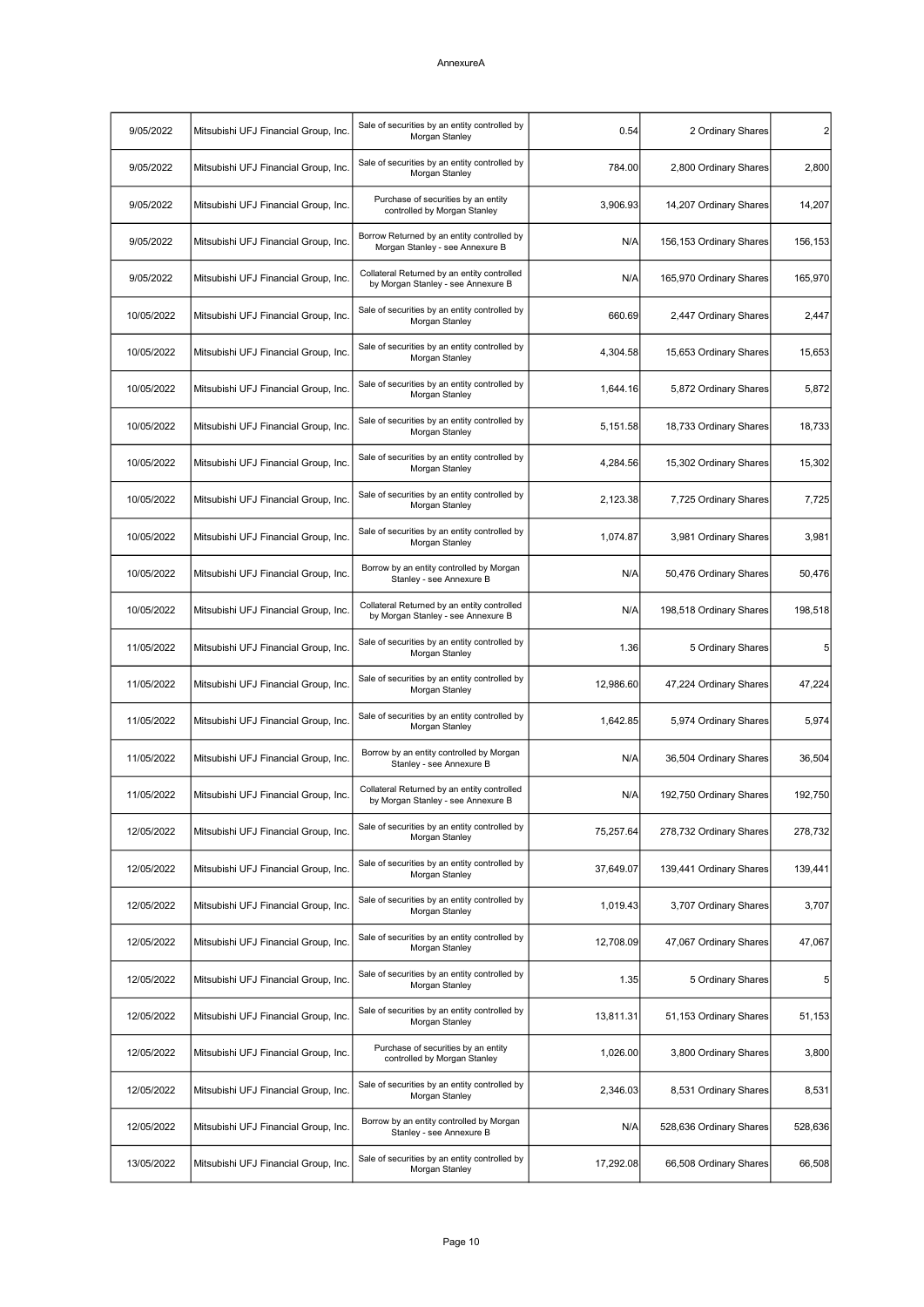| 16,320    | 16,320 Ordinary Shares  | 4,406.40   | Sale of securities by an entity controlled by<br>Morgan Stanley                                         | Mitsubishi UFJ Financial Group, Inc. | 13/05/2022 |
|-----------|-------------------------|------------|---------------------------------------------------------------------------------------------------------|--------------------------------------|------------|
| 75,227    | 75,227 Ordinary Shares  | 20,311.29  | Sale of securities by an entity controlled by<br>Morgan Stanley                                         | Mitsubishi UFJ Financial Group, Inc. | 13/05/2022 |
| 17,084    | 17,084 Ordinary Shares  | 4,356.42   | Purchase of securities by an entity<br>controlled by Morgan Stanley                                     | Mitsubishi UFJ Financial Group, Inc. | 13/05/2022 |
| 158,055   | 158,055 Ordinary Shares | N/A        | Borrow by an entity controlled by Morgan<br>Stanley - see Annexure B                                    | Mitsubishi UFJ Financial Group, Inc. | 13/05/2022 |
| 599,788   | 599,788 Ordinary Shares | N/A        | Collateral Returned by an entity controlled<br>by Morgan Stanley - see Annexure B                       | Mitsubishi UFJ Financial Group, Inc. | 13/05/2022 |
| 1,920,266 | 1920266 Ordinary shares | 537,674.48 | Purchase of securities by an entity<br>controlled by First Sentier Investors<br><b>Holdings Pty Ltd</b> | Mitsubishi UFJ Financial Group, Inc. | 16/05/2022 |
| 8,012     | 8,012 Ordinary Shares   | 2,203.30   | Purchase of securities by an entity<br>controlled by Morgan Stanley                                     | Mitsubishi UFJ Financial Group, Inc. | 16/05/2022 |
| 3,207     | 3,207 Ordinary Shares   | 865.89     | Purchase of securities by an entity<br>controlled by Morgan Stanley                                     | Mitsubishi UFJ Financial Group, Inc. | 16/05/2022 |
| 1,037     | 1,037 Ordinary Shares   | 290.36     | Purchase of securities by an entity<br>controlled by Morgan Stanley                                     | Mitsubishi UFJ Financial Group, Inc. | 16/05/2022 |
| 178,405   | 178405 Ordinary shares  | 47,277.33  | Sale of securities by an entity controlled by<br>First Sentier Investors Holdings Pty Ltd               | Mitsubishi UFJ Financial Group, Inc. | 17/05/2022 |
| 11,493    | 11,493 Ordinary Shares  | 2,988.18   | Sale of securities by an entity controlled by<br>Morgan Stanley                                         | Mitsubishi UFJ Financial Group, Inc. | 17/05/2022 |
| 13,059    | 13,059 Ordinary Shares  | 3,395.34   | Sale of securities by an entity controlled by<br>Morgan Stanley                                         | Mitsubishi UFJ Financial Group, Inc. | 17/05/2022 |
| 5,136     | 5,136 Ordinary Shares   | 1,361.04   | Sale of securities by an entity controlled by<br>Morgan Stanley                                         | Mitsubishi UFJ Financial Group, Inc. | 17/05/2022 |
| 12,000    | 12,000 Ordinary Shares  | 3,090.00   | Sale of securities by an entity controlled by<br>Morgan Stanley                                         | Mitsubishi UFJ Financial Group, Inc. | 17/05/2022 |
| 6,244     | 6,244 Ordinary Shares   | 1,592.22   | Sale of securities by an entity controlled by<br>Morgan Stanley                                         | Mitsubishi UFJ Financial Group, Inc. | 17/05/2022 |
|           | 1 Ordinary Shares       | 0.27       | Sale of securities by an entity controlled by<br>Morgan Stanley                                         | Mitsubishi UFJ Financial Group, Inc. | 17/05/2022 |
| 12,859    | 12,859 Ordinary Shares  | 3,407.64   | Sale of securities by an entity controlled by<br>Morgan Stanley                                         | Mitsubishi UFJ Financial Group, Inc. | 17/05/2022 |
| 9         | 9 Ordinary Shares       | 2.34       | Sale of securities by an entity controlled by<br>Morgan Stanley                                         | Mitsubishi UFJ Financial Group, Inc. | 17/05/2022 |
| 5         | 5 Ordinary Shares       | 1.39       | Purchase of securities by an entity<br>controlled by Morgan Stanley                                     | Mitsubishi UFJ Financial Group, Inc. | 17/05/2022 |
| 25,034    | 25,034 Ordinary Shares  | 6,383.67   | Sale of securities by an entity controlled by<br>Morgan Stanley                                         | Mitsubishi UFJ Financial Group, Inc. | 17/05/2022 |
| 18,733    | 18,733 Ordinary Shares  | 5,151.58   | Purchase of securities by an entity<br>controlled by Morgan Stanley                                     | Mitsubishi UFJ Financial Group, Inc. | 17/05/2022 |
| 948       | 948 Ordinary Shares     | 251.22     | Sale of securities by an entity controlled by<br>Morgan Stanley                                         | Mitsubishi UFJ Financial Group, Inc. | 17/05/2022 |
| 96,701    | 96,701 Ordinary Shares  | 25,142.26  | Sale of securities by an entity controlled by<br>Morgan Stanley                                         | Mitsubishi UFJ Financial Group, Inc. | 17/05/2022 |
| 67,123    | 67,123 Ordinary Shares  | 18,794.44  | Purchase of securities by an entity<br>controlled by Morgan Stanley                                     | Mitsubishi UFJ Financial Group, Inc. | 17/05/2022 |
| 162,600   | 162,600 Ordinary Shares | N/A        | Borrow by an entity controlled by Morgan<br>Stanley - see Annexure B                                    | Mitsubishi UFJ Financial Group, Inc. | 17/05/2022 |
| 40,960    | 40,960 Ordinary Shares  | 11,468.80  | Sale of securities by an entity controlled by<br>Morgan Stanley                                         | Mitsubishi UFJ Financial Group, Inc. | 18/05/2022 |
| 116,285   | 116,285 Ordinary Shares | 32,559.80  | Purchase of securities by an entity<br>controlled by Morgan Stanley                                     | Mitsubishi UFJ Financial Group, Inc. | 18/05/2022 |
| 33,497    | 33,497 Ordinary Shares  | 9,379.16   | Purchase of securities by an entity<br>controlled by Morgan Stanley                                     | Mitsubishi UFJ Financial Group, Inc. | 18/05/2022 |
| 2,491     | 2,491 Ordinary Shares   | 678.80     | Sale of securities by an entity controlled by<br>Morgan Stanley                                         | Mitsubishi UFJ Financial Group, Inc. | 18/05/2022 |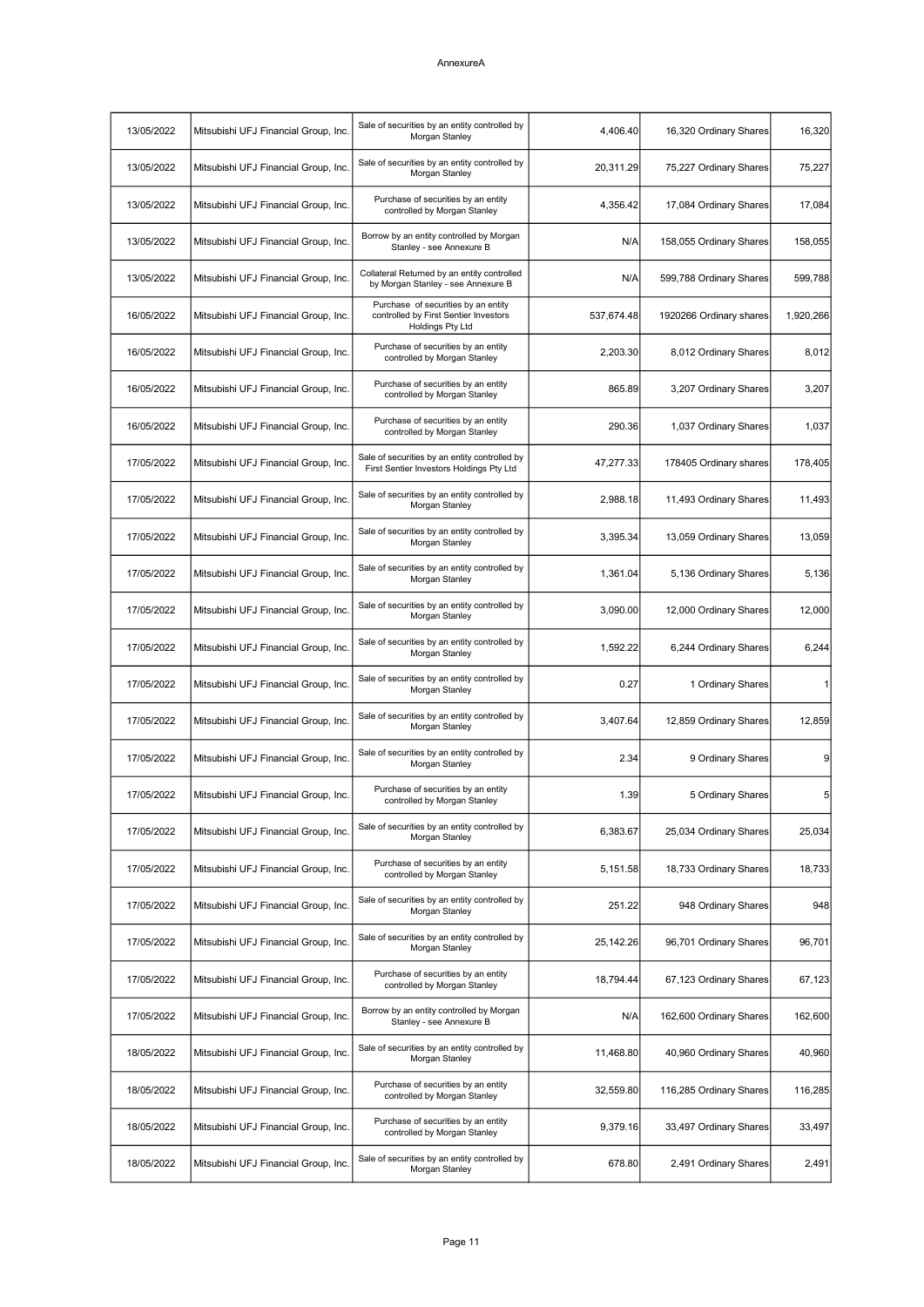| 18/05/2022 | Mitsubishi UFJ Financial Group, Inc. | Sale of securities by an entity controlled by<br>Morgan Stanley                   | 11,964.40 | 42,730 Ordinary Shares  | 42,730  |
|------------|--------------------------------------|-----------------------------------------------------------------------------------|-----------|-------------------------|---------|
| 18/05/2022 | Mitsubishi UFJ Financial Group, Inc. | Purchase of securities by an entity<br>controlled by Morgan Stanley               | 0.28      | 1 Ordinary Shares       |         |
| 18/05/2022 | Mitsubishi UFJ Financial Group, Inc. | Sale of securities by an entity controlled by<br>Morgan Stanley                   | 4,067.28  | 15,064 Ordinary Shares  | 15,064  |
| 18/05/2022 | Mitsubishi UFJ Financial Group, Inc. | Borrow by an entity controlled by Morgan<br>Stanley - see Annexure B              | N/A       | 88,989 Ordinary Shares  | 88,989  |
| 19/05/2022 | Mitsubishi UFJ Financial Group, Inc. | Purchase of securities by an entity<br>controlled by Morgan Stanley               | 2.16      | 8 Ordinary Shares       | 8       |
| 19/05/2022 | Mitsubishi UFJ Financial Group, Inc. | Purchase of securities by an entity<br>controlled by Morgan Stanley               | 0.28      | 1 Ordinary Shares       | 1       |
| 19/05/2022 | Mitsubishi UFJ Financial Group, Inc. | Purchase of securities by an entity<br>controlled by Morgan Stanley               | 16,365.24 | 60,612 Ordinary Shares  | 60,612  |
| 19/05/2022 | Mitsubishi UFJ Financial Group, Inc. | Purchase of securities by an entity<br>controlled by Morgan Stanley               | 11,737.28 | 42,681 Ordinary Shares  | 42,681  |
| 19/05/2022 | Mitsubishi UFJ Financial Group, Inc. | Purchase of securities by an entity<br>controlled by Morgan Stanley               | 10,747.83 | 39,083 Ordinary Shares  | 39,083  |
| 19/05/2022 | Mitsubishi UFJ Financial Group, Inc. | Borrow Returned by an entity controlled by<br>Morgan Stanley - see Annexure B     | N/A       | 85,861 Ordinary Shares  | 85,861  |
| 19/05/2022 | Mitsubishi UFJ Financial Group, Inc. | Collateral Received by an entity controlled<br>by Morgan Stanley - see Annexure B | N/A       | 596,749 Ordinary Shares | 596,749 |
| 20/05/2022 | Mitsubishi UFJ Financial Group, Inc. | Sale of securities by an entity controlled by<br>Morgan Stanley                   | 724.08    | 2,633 Ordinary Shares   | 2,633   |
| 20/05/2022 | Mitsubishi UFJ Financial Group, Inc. | Purchase of securities by an entity<br>controlled by Morgan Stanley               | 296.18    | 1,077 Ordinary Shares   | 1,077   |
| 20/05/2022 | Mitsubishi UFJ Financial Group, Inc. | Purchase of securities by an entity<br>controlled by Morgan Stanley               | 4.13      | 15 Ordinary Shares      | 15      |
| 20/05/2022 | Mitsubishi UFJ Financial Group, Inc. | Sale of securities by an entity controlled by<br>Morgan Stanley                   | 6,323.12  | 22,786 Ordinary Shares  | 22,786  |
| 20/05/2022 | Mitsubishi UFJ Financial Group, Inc. | Purchase of securities by an entity<br>controlled by Morgan Stanley               | 4,457.20  | 16,208 Ordinary Shares  | 16,208  |
| 20/05/2022 | Mitsubishi UFJ Financial Group, Inc. | Sale of securities by an entity controlled by<br>Morgan Stanley                   | 24,945.53 | 90,711 Ordinary Shares  | 90,711  |
| 20/05/2022 | Mitsubishi UFJ Financial Group, Inc. | Sale of securities by an entity controlled by<br>Morgan Stanley                   | 700.69    | 2,525 Ordinary Shares   | 2,525   |
| 20/05/2022 | Mitsubishi UFJ Financial Group, Inc. | Sale of securities by an entity controlled by<br>Morgan Stanley                   | 7,870.52  | 28,109 Ordinary Shares  | 28,109  |
| 20/05/2022 | Mitsubishi UFJ Financial Group, Inc. | Purchase of securities by an entity<br>controlled by Morgan Stanley               | 1.62      | 6 Ordinary Shares       | 6       |
| 20/05/2022 | Mitsubishi UFJ Financial Group, Inc. | Purchase of securities by an entity<br>controlled by Morgan Stanley               | 7,150.00  | 26,000 Ordinary Shares  | 26,000  |
| 20/05/2022 | Mitsubishi UFJ Financial Group, Inc. | Purchase of securities by an entity<br>controlled by Morgan Stanley               | 5,339.09  | 19,593 Ordinary Shares  | 19,593  |
| 20/05/2022 | Mitsubishi UFJ Financial Group, Inc. | Borrow Returned by an entity controlled by<br>Morgan Stanley - see Annexure B     | N/A       | 3,019 Ordinary Shares   | 3,019   |
| 23/05/2022 | Mitsubishi UFJ Financial Group, Inc. | Sale of securities by an entity controlled by<br>Morgan Stanley                   | 4,988.11  | 18,305 Ordinary Shares  | 18,305  |
| 23/05/2022 | Mitsubishi UFJ Financial Group, Inc. | Sale of securities by an entity controlled by<br>Morgan Stanley                   | 2,372.43  | 8,627 Ordinary Shares   | 8,627   |
| 23/05/2022 | Mitsubishi UFJ Financial Group, Inc. | Sale of securities by an entity controlled by<br>Morgan Stanley                   | 888.90    | 3,262 Ordinary Shares   | 3,262   |
| 23/05/2022 | Mitsubishi UFJ Financial Group, Inc. | Purchase of securities by an entity<br>controlled by Morgan Stanley               | 2.20      | 8 Ordinary Shares       | 8       |
| 23/05/2022 | Mitsubishi UFJ Financial Group, Inc. | Sale of securities by an entity controlled by<br>Morgan Stanley                   | 2,247.75  | 8,325 Ordinary Shares   | 8,325   |
| 23/05/2022 | Mitsubishi UFJ Financial Group, Inc. | Sale of securities by an entity controlled by<br>Morgan Stanley                   | 19,733.22 | 73,086 Ordinary Shares  | 73,086  |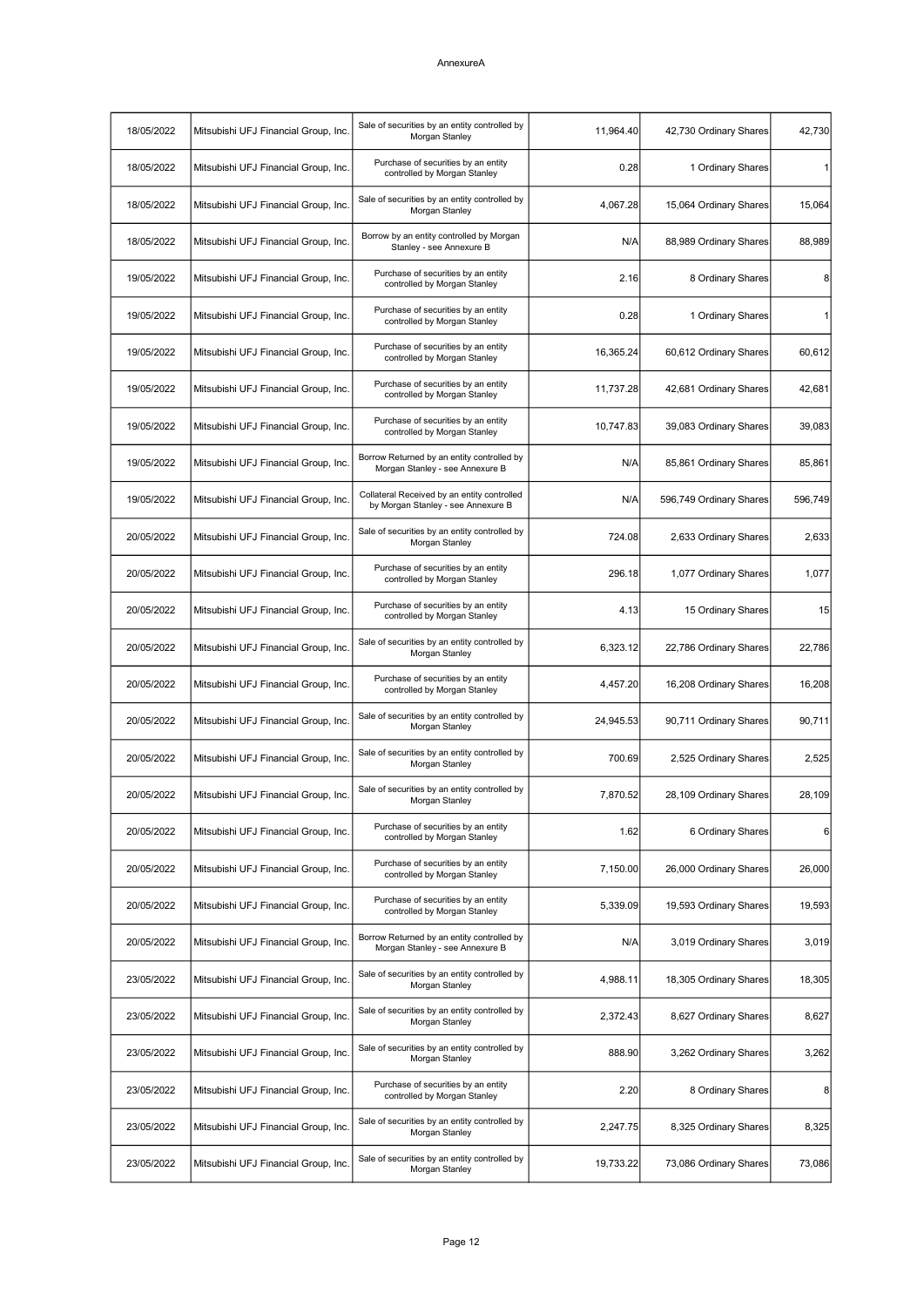| 23/05/2022 | Mitsubishi UFJ Financial Group, Inc. | Borrow Returned by an entity controlled by<br>Morgan Stanley - see Annexure B     | N/A      | 30,780 Ordinary Shares     | 30.780     |
|------------|--------------------------------------|-----------------------------------------------------------------------------------|----------|----------------------------|------------|
| 23/05/2022 | Mitsubishi UFJ Financial Group, Inc. | Collateral Returned by an entity controlled<br>by Morgan Stanley - see Annexure B | N/A      | 7,459 Ordinary Shares      | 7,459      |
| 24/05/2022 | Mitsubishi UFJ Financial Group, Inc. | Purchase of securities by an entity<br>controlled by Morgan Stanley               | 6,038.29 | 22,786 Ordinary Shares     | 22,786     |
| 24/05/2022 | Mitsubishi UFJ Financial Group, Inc. | Purchase of securities by an entity<br>controlled by Morgan Stanley               | 4,099.41 | 15,183 Ordinary Shares     | 15,183     |
| 24/05/2022 | Mitsubishi UFJ Financial Group, Inc. | Purchase of securities by an entity<br>controlled by Morgan Stanley               | 1,398.49 | 5,228 Ordinary Shares      | 5,228      |
| 24/05/2022 | Mitsubishi UFJ Financial Group, Inc. | Purchase of securities by an entity<br>controlled by Morgan Stanley               | 5,660.01 | 20,963 Ordinary Shares     | 20,963     |
| 24/05/2022 | Mitsubishi UFJ Financial Group, Inc. | Purchase of securities by an entity<br>controlled by Morgan Stanley               | 5,031.72 | 18,636 Ordinary Shares     | 18,636     |
| 24/05/2022 | Mitsubishi UFJ Financial Group, Inc. | Collateral Returned by an entity controlled<br>by Morgan Stanley - see Annexure B | N/A      | 3,031 Ordinary Shares      | 3,031      |
| 25/05/2022 | Mitsubishi UFJ Financial Group, Inc. | Purchase of securities by an entity<br>controlled by Morgan Stanley               | 11.96    | 46 Ordinary Shares         | 46         |
| 25/05/2022 | Mitsubishi UFJ Financial Group, Inc. | Purchase of securities by an entity<br>controlled by Morgan Stanley               | 127.33   | 476 Ordinary Shares        | 476        |
| 25/05/2022 | Mitsubishi UFJ Financial Group, Inc. | Purchase of securities by an entity<br>controlled by Morgan Stanley               | 5,403.51 | 20,013 Ordinary Shares     | 20,013     |
| 25/05/2022 | Mitsubishi UFJ Financial Group, Inc. | Sale of securities by an entity controlled by<br>Morgan Stanley                   | 373.60   | 1,371 Ordinary Shares      | 1,371      |
| 25/05/2022 | Mitsubishi UFJ Financial Group, Inc. | Sale of securities by an entity controlled by<br>Morgan Stanley                   | 35.75    | 130 Ordinary Shares        | 130        |
| 25/05/2022 | Mitsubishi UFJ Financial Group, Inc. | Borrow by an entity controlled by Morgan<br>Stanley - see Annexure B              | N/Al     | 26,112,747 Ordinary Shares | 26,112,747 |
| 25/05/2022 | Mitsubishi UFJ Financial Group, Inc. | Collateral Returned by an entity controlled<br>by Morgan Stanley - see Annexure B | N/A      | 32,284 Ordinary Shares     | 32,284     |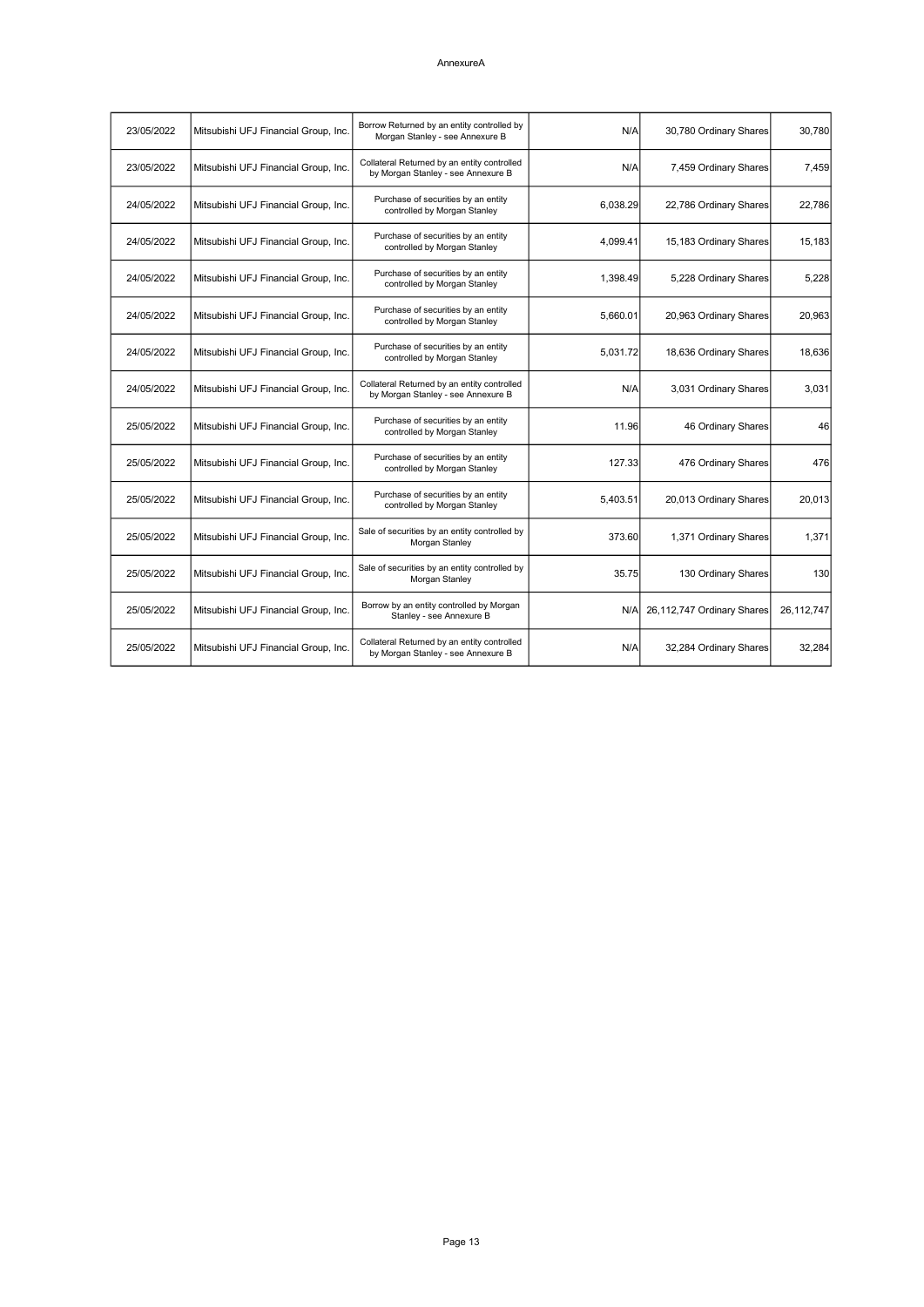AnnexureB

#### Annexure B

This is annexure B of 3 pages referred to in Form 604, Notice of change of interest of substantial holder dated 30 May 2022



Ryuichiro Sakuma

Authorised signatory Dated 30 May 2022

The below schedules are based on the relevant standard agreements. The entity filing the report will, if requested by the company or responsible entity to whom the prescribed form must be<br>given or ASIC, give a copy of the

| <b>Schedule</b>                                                                                                                                                                                                                                                                                                                                                        |                                                                                                                                                                                                                                |  |  |
|------------------------------------------------------------------------------------------------------------------------------------------------------------------------------------------------------------------------------------------------------------------------------------------------------------------------------------------------------------------------|--------------------------------------------------------------------------------------------------------------------------------------------------------------------------------------------------------------------------------|--|--|
| <b>Type of Agreement</b>                                                                                                                                                                                                                                                                                                                                               | Global Master Securities Lending Agreement                                                                                                                                                                                     |  |  |
| Parties to agreement                                                                                                                                                                                                                                                                                                                                                   | Morgan Stanley & Co. International plc and JPMORGAN CHASE BANK, N.A.                                                                                                                                                           |  |  |
| <b>Transfer Date</b>                                                                                                                                                                                                                                                                                                                                                   | 20220516; 20220523; 20220525;                                                                                                                                                                                                  |  |  |
| <b>Holder of Voting Rights</b>                                                                                                                                                                                                                                                                                                                                         | Borrower                                                                                                                                                                                                                       |  |  |
| Are there any restrictions on voting rights?<br>If yes, detail Not applicable                                                                                                                                                                                                                                                                                          | Yes/No                                                                                                                                                                                                                         |  |  |
| Scheduled Return Date (if any)                                                                                                                                                                                                                                                                                                                                         | Open                                                                                                                                                                                                                           |  |  |
| Does the borrower have the right to return early?                                                                                                                                                                                                                                                                                                                      | Yes/No                                                                                                                                                                                                                         |  |  |
| If yes, detail The Borrower is entitled at any time to terminate a Loan and to redeliver all and any Equivalent Securities due and outstanding to the Lender in accordance with the Lender's instructions                                                                                                                                                              |                                                                                                                                                                                                                                |  |  |
| Does the lender have the right to recall early?                                                                                                                                                                                                                                                                                                                        | Yes/No                                                                                                                                                                                                                         |  |  |
| Equivalent Securities on the exchange or in the clearing organisation through which the Loaned Securities were originally delivered.                                                                                                                                                                                                                                   | If yes, detail The Lender is entitled to terminate a Loan and to call for the redelivery of all or any Equivalent Securities at any time by giving notice on any Business Day of not less than the standard settlement time fo |  |  |
| Will the securities be returned on settlement?                                                                                                                                                                                                                                                                                                                         | Yes/No                                                                                                                                                                                                                         |  |  |
| and payment obligations in respect thereof.                                                                                                                                                                                                                                                                                                                            | If yes, detail any exceptions If the Borrower does not redeliver Equivalent Securities in accordance with the Agreement, the Lender may by written notice to Borrower terminate the Loan forthwith and the Parties' delivery   |  |  |
| <b>Schedule</b>                                                                                                                                                                                                                                                                                                                                                        |                                                                                                                                                                                                                                |  |  |
| <b>Type of Agreement</b>                                                                                                                                                                                                                                                                                                                                               | Global Master Securities Lending Agreement                                                                                                                                                                                     |  |  |
| <b>Parties to agreement</b>                                                                                                                                                                                                                                                                                                                                            | Morgan Stanley & Co. International plc and STATE STREET BANK AND TRUST COMPANY                                                                                                                                                 |  |  |
| <b>Transfer Date</b>                                                                                                                                                                                                                                                                                                                                                   | 20220103;                                                                                                                                                                                                                      |  |  |
| <b>Holder of Voting Rights</b>                                                                                                                                                                                                                                                                                                                                         | Borrower                                                                                                                                                                                                                       |  |  |
| Are there any restrictions on voting rights?                                                                                                                                                                                                                                                                                                                           | Yes/No                                                                                                                                                                                                                         |  |  |
| If yes, detail Not applicable                                                                                                                                                                                                                                                                                                                                          |                                                                                                                                                                                                                                |  |  |
| Scheduled Return Date (if any)                                                                                                                                                                                                                                                                                                                                         | Open                                                                                                                                                                                                                           |  |  |
| Does the borrower have the right to return early?                                                                                                                                                                                                                                                                                                                      | Yes/No                                                                                                                                                                                                                         |  |  |
| If yes, detail The Borrower is entitled at any time to terminate a Loan and to redeliver all and any Equivalent Securities due and outstanding to the Lender in accordance with the Lender's instructions.                                                                                                                                                             |                                                                                                                                                                                                                                |  |  |
| Does the lender have the right to recall early?                                                                                                                                                                                                                                                                                                                        | Yes/No                                                                                                                                                                                                                         |  |  |
| If yes, detail The Lender is entitled to terminate a Loan and to call for the redelivery of all or any Equivalent Securities at any time by giving notice on any Business Day of not less than the standard settlement time fo<br>Equivalent Securities on the exchange or in the clearing organisation through which the Loaned Securities were originally delivered. |                                                                                                                                                                                                                                |  |  |
| Will the securities be returned on settlement?                                                                                                                                                                                                                                                                                                                         | Yes/No                                                                                                                                                                                                                         |  |  |
| and payment obligations in respect thereof.                                                                                                                                                                                                                                                                                                                            | If yes, detail any exceptions If the Borrower does not redeliver Equivalent Securities in accordance with the Agreement, the Lender may by written notice to Borrower terminate the Loan forthwith and the Parties' delivery   |  |  |
| Schedule                                                                                                                                                                                                                                                                                                                                                               |                                                                                                                                                                                                                                |  |  |
| <b>Type of Agreement</b>                                                                                                                                                                                                                                                                                                                                               | Global Master Securities Lending Agreement                                                                                                                                                                                     |  |  |
| Parties to agreement                                                                                                                                                                                                                                                                                                                                                   | Morgan Stanley & Co. International plc and THE NORTHERN TRUST COMPANY                                                                                                                                                          |  |  |
| <b>Transfer Date</b>                                                                                                                                                                                                                                                                                                                                                   | 20220103                                                                                                                                                                                                                       |  |  |
| <b>Holder of Voting Rights</b>                                                                                                                                                                                                                                                                                                                                         | Borrower                                                                                                                                                                                                                       |  |  |
| Are there any restrictions on voting rights?                                                                                                                                                                                                                                                                                                                           | Yes/No                                                                                                                                                                                                                         |  |  |
| If yes, detail Not applicable                                                                                                                                                                                                                                                                                                                                          |                                                                                                                                                                                                                                |  |  |
| Scheduled Return Date (if any)                                                                                                                                                                                                                                                                                                                                         | Open                                                                                                                                                                                                                           |  |  |
| Does the borrower have the right to return early?                                                                                                                                                                                                                                                                                                                      | Yes/No                                                                                                                                                                                                                         |  |  |
| If yes, detail The Borrower is entitled at any time to terminate a Loan and to redeliver all and any Equivalent Securities due and outstanding to the Lender in accordance with the Lender's instructions.                                                                                                                                                             |                                                                                                                                                                                                                                |  |  |
| Does the lender have the right to recall early?                                                                                                                                                                                                                                                                                                                        | Yes/No                                                                                                                                                                                                                         |  |  |
| Equivalent Securities on the exchange or in the clearing organisation through which the Loaned Securities were originally delivered.                                                                                                                                                                                                                                   | If yes, detail The Lender is entitled to terminate a Loan and to call for the redelivery of all or any Equivalent Securities at any time by giving notice on any Business Day of not less than the standard settlement time fo |  |  |
| Will the securities be returned on settlement?                                                                                                                                                                                                                                                                                                                         | Yes/Ne                                                                                                                                                                                                                         |  |  |
| and payment obligations in respect thereof.                                                                                                                                                                                                                                                                                                                            | If yes, detail any exceptions If the Borrower does not redeliver Equivalent Securities in accordance with the Agreement, the Lender may by written notice to Borrower terminate the Loan forthwith and the Parties' delivery   |  |  |
| <b>Schedule</b>                                                                                                                                                                                                                                                                                                                                                        |                                                                                                                                                                                                                                |  |  |
| <b>Type of Agreement</b>                                                                                                                                                                                                                                                                                                                                               | Global Master Securities Lending Agreement                                                                                                                                                                                     |  |  |
| Parties to agreement                                                                                                                                                                                                                                                                                                                                                   | Morgan Stanley & Co. International plc and THE BANK OF NEW YORK MELLON                                                                                                                                                         |  |  |
| <b>Transfer Date</b>                                                                                                                                                                                                                                                                                                                                                   | 20220103:                                                                                                                                                                                                                      |  |  |
| <b>Holder of Voting Rights</b>                                                                                                                                                                                                                                                                                                                                         | Borrower                                                                                                                                                                                                                       |  |  |
| Are there any restrictions on voting rights?                                                                                                                                                                                                                                                                                                                           | Yes/No                                                                                                                                                                                                                         |  |  |
| If yes, detail Not applicable                                                                                                                                                                                                                                                                                                                                          |                                                                                                                                                                                                                                |  |  |
| Scheduled Return Date (if any)                                                                                                                                                                                                                                                                                                                                         | Open                                                                                                                                                                                                                           |  |  |
| Does the borrower have the right to return early?<br>If yes, detail The Borrower is entitled at any time to terminate a Loan and to redeliver all and any Equivalent Securities due and outstanding to the Lender in accordance with the Lender's instructions                                                                                                         | Yes/No                                                                                                                                                                                                                         |  |  |
| Does the lender have the right to recall early?                                                                                                                                                                                                                                                                                                                        | Yes/No                                                                                                                                                                                                                         |  |  |
|                                                                                                                                                                                                                                                                                                                                                                        | If yes, detail The Lender is entitled to terminate a Loan and to call for the redelivery of all or any Equivalent Securities at any time by giving notice on any Business Day of not less than the standard settlement time fo |  |  |
| Equivalent Securities on the exchange or in the clearing organisation through which the Loaned Securities were originally delivered.<br>Will the securities be returned on settlement?                                                                                                                                                                                 | Yes/No                                                                                                                                                                                                                         |  |  |
|                                                                                                                                                                                                                                                                                                                                                                        |                                                                                                                                                                                                                                |  |  |
| If yes, detail any exceptions If the Borrower does not redeliver Equivalent Securities in accordance with the Agreement, the Lender may by written notice to Borrower terminate the Loan forthwith and the Parties' delivery<br>and payment obligations in respect thereof.                                                                                            |                                                                                                                                                                                                                                |  |  |
| <b>Schedule</b>                                                                                                                                                                                                                                                                                                                                                        |                                                                                                                                                                                                                                |  |  |
| <b>Type of Agreement</b>                                                                                                                                                                                                                                                                                                                                               | Australian Master Securities Lending Agreement                                                                                                                                                                                 |  |  |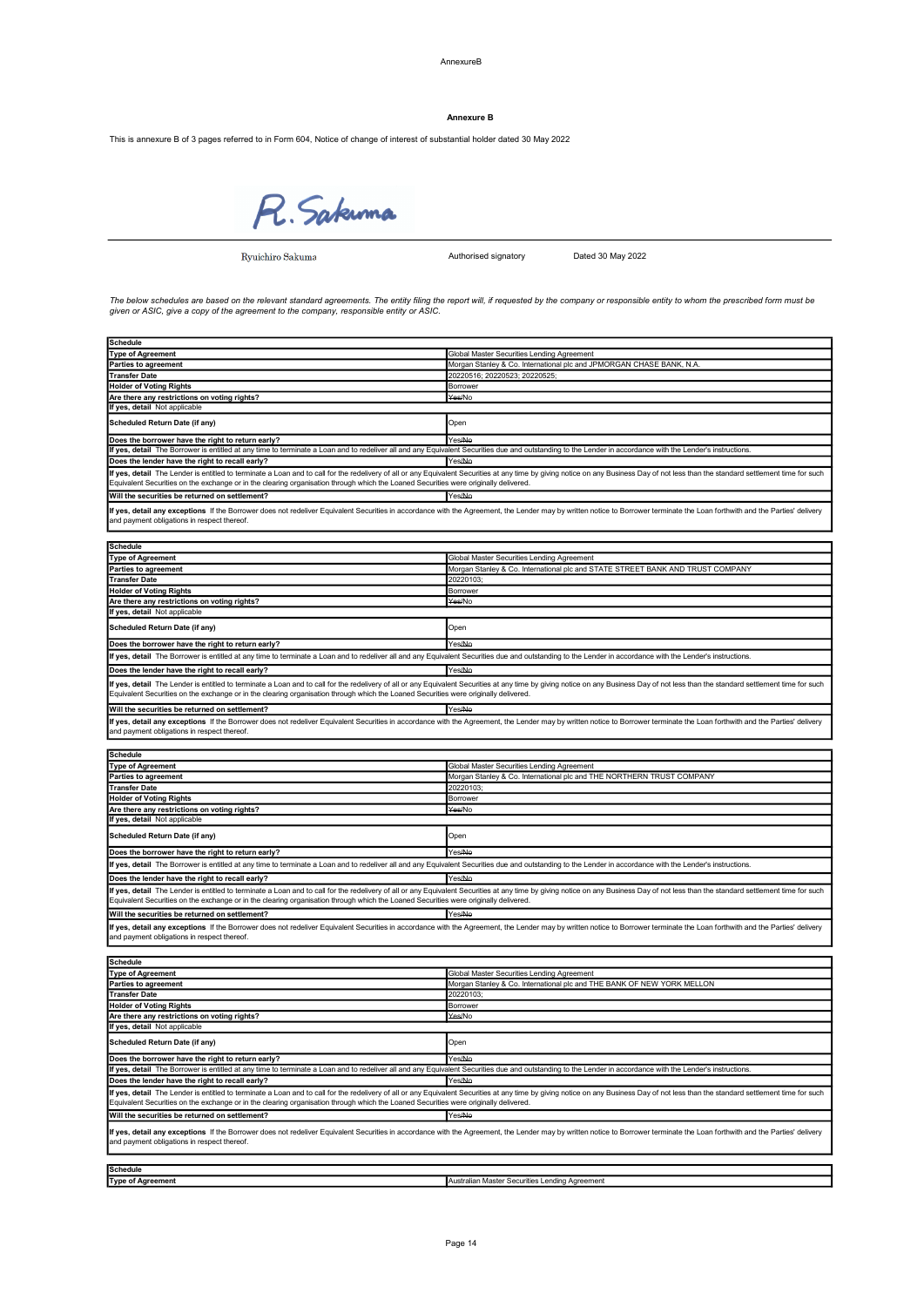| Parties to agreement                                                                                                                                                                                               | Morgan Stanley Australia Securities Limited and NATIONAL AUSTRALIA BANK LIMITED                                                                                                                                                |
|--------------------------------------------------------------------------------------------------------------------------------------------------------------------------------------------------------------------|--------------------------------------------------------------------------------------------------------------------------------------------------------------------------------------------------------------------------------|
| <b>Transfer Date</b>                                                                                                                                                                                               | 20220103; 20220331;                                                                                                                                                                                                            |
| <b>Holder of Voting Rights</b><br>Are there any restrictions on voting rights?                                                                                                                                     | Borrower<br>Yes/No                                                                                                                                                                                                             |
| If yes, detail Not applicable                                                                                                                                                                                      |                                                                                                                                                                                                                                |
| Scheduled Return Date (if any)                                                                                                                                                                                     | Open                                                                                                                                                                                                                           |
| Does the borrower have the right to return early?                                                                                                                                                                  | Yes/No                                                                                                                                                                                                                         |
|                                                                                                                                                                                                                    | If yes, detail The Borrower shall be entitled at any time to terminate a particular loan of Securities and to redeliver all and any Equivalent Securities due and outstanding to the Lender in accordance with the Lender's    |
| instructions.                                                                                                                                                                                                      |                                                                                                                                                                                                                                |
| Does the lender have the right to recall early?                                                                                                                                                                    | Yes/No                                                                                                                                                                                                                         |
| equivalent time on the exchange or in the clearing organisation through which the relevant borrowed Securities were originally delivered.                                                                          | If yes, detail The Lender may call for the redelivery of all or any Equivalent Securities at any time by giving notice on any Business Day of not less than the Standard Settlement Time for such Equivalent Securities or the |
| Will the securities be returned on settlement?                                                                                                                                                                     | Yes/No                                                                                                                                                                                                                         |
|                                                                                                                                                                                                                    | If yes, detail any exceptions If an Event of Default occurs in relation to either Party, the Parties' delivery and payment obligations shall be accelerated so as to require performance thereof at the time such Event of Def |
|                                                                                                                                                                                                                    | occurs. In such event the Relevant Value of the Securities to be delivered by each Party shall be established and on the basis of the Relevant Values so established, an account shall be taken of what is due from each Party |
| to the other and the sums due from one Party shall be set-off against the sums due from the other and only the balance of the account shall be payable.                                                            |                                                                                                                                                                                                                                |
| <b>Schedule</b>                                                                                                                                                                                                    |                                                                                                                                                                                                                                |
| <b>Type of Agreement</b>                                                                                                                                                                                           | Australian Master Securities Lending Agreement                                                                                                                                                                                 |
| Parties to agreement<br><b>Transfer Date</b>                                                                                                                                                                       | Morgan Stanley Australia Securities Limited and JPMORGAN CHASE BANK, N.A<br>20220103;                                                                                                                                          |
| <b>Holder of Voting Rights</b>                                                                                                                                                                                     | Borrower                                                                                                                                                                                                                       |
| Are there any restrictions on voting rights?                                                                                                                                                                       | Yes/No                                                                                                                                                                                                                         |
| If yes, detail Not applicable                                                                                                                                                                                      |                                                                                                                                                                                                                                |
| Scheduled Return Date (if any)                                                                                                                                                                                     | Open                                                                                                                                                                                                                           |
| Does the borrower have the right to return early?                                                                                                                                                                  | Yes/No                                                                                                                                                                                                                         |
| instructions.                                                                                                                                                                                                      | If yes, detail The Borrower shall be entitled at any time to terminate a particular loan of Securities and to redeliver all and any Equivalent Securities due and outstanding to the Lender in accordance with the Lender's    |
| Does the lender have the right to recall early?                                                                                                                                                                    | Yes/No                                                                                                                                                                                                                         |
|                                                                                                                                                                                                                    |                                                                                                                                                                                                                                |
| equivalent time on the exchange or in the clearing organisation through which the relevant borrowed Securities were originally delivered.                                                                          | If yes, detail The Lender may call for the redelivery of all or any Equivalent Securities at any time by giving notice on any Business Day of not less than the Standard Settlement Time for such Equivalent Securities or the |
| Will the securities be returned on settlement?                                                                                                                                                                     | Yes/No                                                                                                                                                                                                                         |
|                                                                                                                                                                                                                    | If yes, detail any exceptions If an Event of Default occurs in relation to either Party, the Parties' delivery and payment obligations shall be accelerated so as to require performance thereof at the time such Event of Def |
|                                                                                                                                                                                                                    | occurs. In such event the Relevant Value of the Securities to be delivered by each Party shall be established and on the basis of the Relevant Values so established, an account shall be taken of what is due from each Party |
| to the other and the sums due from one Party shall be set-off against the sums due from the other and only the balance of the account shall be payable.                                                            |                                                                                                                                                                                                                                |
| <b>Schedule</b>                                                                                                                                                                                                    |                                                                                                                                                                                                                                |
| <b>Type of Agreement</b>                                                                                                                                                                                           | International Prime Brokerage Agreement                                                                                                                                                                                        |
| <b>Parties to agreement</b>                                                                                                                                                                                        | Morgan Stanley & Co. International plc for itself and as agent and trustee for and on behalf of the other Morgan                                                                                                               |
| <b>Transfer Date</b>                                                                                                                                                                                               | Stanley Companies and EQUITY TRUSTEES LIMITED AS TRUSTEE FOR L1 CAPITAL LONG SHORT FUND<br>20220525                                                                                                                            |
| <b>Holder of Voting Rights</b>                                                                                                                                                                                     | Prime broker has the right to vote securities rehypothecated from the Client.                                                                                                                                                  |
| Are there any restrictions on voting rights?                                                                                                                                                                       | Yes/No                                                                                                                                                                                                                         |
| If yes, detail Not applicable                                                                                                                                                                                      |                                                                                                                                                                                                                                |
|                                                                                                                                                                                                                    |                                                                                                                                                                                                                                |
| Scheduled Return Date (if any)                                                                                                                                                                                     | Open                                                                                                                                                                                                                           |
| Does the borrower have the right to return early?                                                                                                                                                                  | Yes/No                                                                                                                                                                                                                         |
| If yes, detail Prime broker may return shares which were rehypothecated from the client at any time.                                                                                                               | Yes/Ne                                                                                                                                                                                                                         |
| Does the lender have the right to recall early?<br>If yes, detail Prime broker will be required to return to the client shares rehypothecated from the client's account upon a sale of those shares by the client  |                                                                                                                                                                                                                                |
| Will the securities be returned on settlement?                                                                                                                                                                     | Yes/No                                                                                                                                                                                                                         |
|                                                                                                                                                                                                                    | If yes, detail any exceptions Upon an Event of Default, the default market value of all Equivalent Securities to be delivered will be determined and on the basis of the amounts so established, an account shall be taken of  |
| what is due from each party to the other. The amounts due from one party shall be set off against the amounts due from the other party and only the balance of the account shall be payable.                       |                                                                                                                                                                                                                                |
| <b>Schedule</b>                                                                                                                                                                                                    |                                                                                                                                                                                                                                |
| <b>Type of Agreement</b>                                                                                                                                                                                           | International Prime Brokerage Agreement                                                                                                                                                                                        |
| Parties to agreement                                                                                                                                                                                               | Morgan Stanley & Co. International plc for itself and as agent and trustee for and on behalf of the other Morgan<br>Stanley Companies and COWEN INTERNATIONAL LIMITED                                                          |
| <b>Transfer Date</b>                                                                                                                                                                                               | 20220524;                                                                                                                                                                                                                      |
| <b>Holder of Voting Rights</b>                                                                                                                                                                                     | Prime broker has the right to vote securities rehypothecated from the Client                                                                                                                                                   |
| Are there any restrictions on voting rights?<br>If yes, detail Not applicable                                                                                                                                      | Yes/No                                                                                                                                                                                                                         |
| Scheduled Return Date (if any)                                                                                                                                                                                     | Open                                                                                                                                                                                                                           |
| Does the borrower have the right to return early?                                                                                                                                                                  | Yes/No                                                                                                                                                                                                                         |
| If yes, detail Prime broker may return shares which were rehypothecated from the client at any time.                                                                                                               |                                                                                                                                                                                                                                |
| Does the lender have the right to recall early?                                                                                                                                                                    | Yes/No                                                                                                                                                                                                                         |
| If yes, detail Prime broker will be required to return to the client shares rehypothecated from the client's account upon a sale of those shares by the client.                                                    | Yes/No                                                                                                                                                                                                                         |
| Will the securities be returned on settlement?                                                                                                                                                                     | If yes, detail any exceptions Upon an Event of Default, the default market value of all Equivalent Securities to be delivered will be determined and on the basis of the amounts so established, an account shall be taken of  |
| what is due from each party to the other. The amounts due from one party shall be set off against the amounts due from the other party and only the balance of the account shall be payable.                       |                                                                                                                                                                                                                                |
|                                                                                                                                                                                                                    |                                                                                                                                                                                                                                |
| <b>Schedule</b>                                                                                                                                                                                                    |                                                                                                                                                                                                                                |
| <b>Type of Agreement</b>                                                                                                                                                                                           | International Prime Brokerage Agreement<br>Morgan Stanley & Co. International plc for itself and as agent and trustee for and on behalf of the other Morgan                                                                    |
| Parties to agreement                                                                                                                                                                                               | Stanley Companies and L1 CAPITAL LONG SHORT (MASTER) FUND                                                                                                                                                                      |
| <b>Transfer Date</b><br><b>Holder of Voting Rights</b>                                                                                                                                                             | 20220525;<br>Prime broker has the right to vote securities rehypothecated from the Client.                                                                                                                                     |
| Are there any restrictions on voting rights?                                                                                                                                                                       | Yes/No                                                                                                                                                                                                                         |
| If yes, detail Not applicable                                                                                                                                                                                      |                                                                                                                                                                                                                                |
| Scheduled Return Date (if any)                                                                                                                                                                                     | Open                                                                                                                                                                                                                           |
| Does the borrower have the right to return early?                                                                                                                                                                  | Yes/No                                                                                                                                                                                                                         |
| If yes, detail Prime broker may return shares which were rehypothecated from the client at any time.                                                                                                               |                                                                                                                                                                                                                                |
| Does the lender have the right to recall early?<br>If yes, detail Prime broker will be required to return to the client shares rehypothecated from the client's account upon a sale of those shares by the client. | Yes/No                                                                                                                                                                                                                         |
| Will the securities be returned on settlement?                                                                                                                                                                     | Yes/No                                                                                                                                                                                                                         |
|                                                                                                                                                                                                                    | If yes, detail any exceptions Upon an Event of Default, the default market value of all Equivalent Securities to be delivered will be determined and on the basis of the amounts so established, an account shall be taken of  |
| what is due from each party to the other. The amounts due from one party shall be set off against the amounts due from the other party and only the balance of the account shall be payable.                       |                                                                                                                                                                                                                                |
| <b>Schedule</b>                                                                                                                                                                                                    |                                                                                                                                                                                                                                |
| <b>Type of Agreement</b>                                                                                                                                                                                           | International Prime Brokerage Agreement<br>Morgan Stanley & Co. International plc for itself and as agent and trustee for and on behalf of the other Morgan                                                                    |